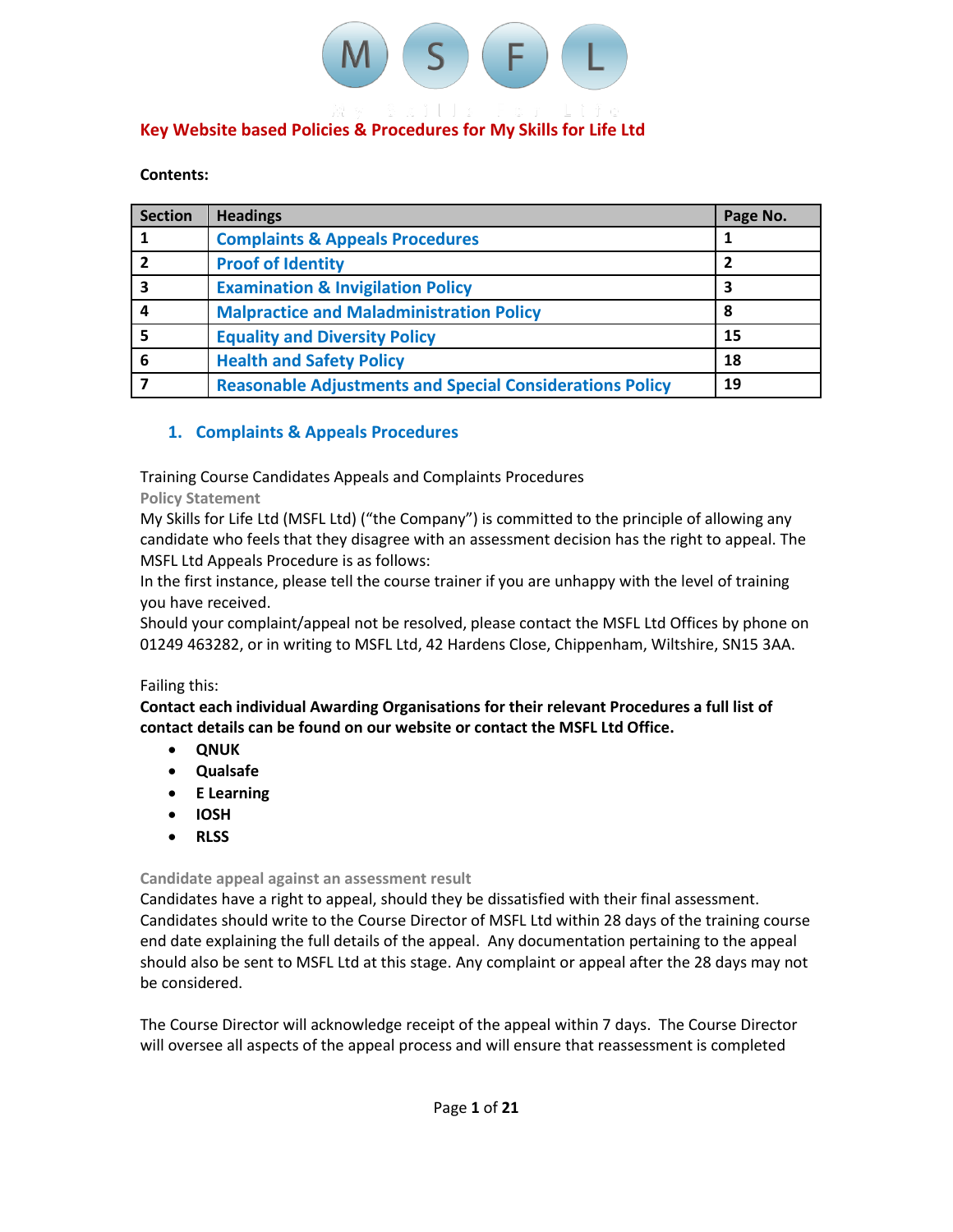

where appropriate. Candidates should be aware that the outcome of any reassessment could result in a lower score being awarded.

Within 28 days, the Course Director will write to the Trainer of the course with regard to the outcome of the appeal. It is the responsibility of MSFL Ltd to communicate the outcome to the candidate in writing.

If the Trainer and/or candidate is/are not satisfied with the decision taken, a further appeal may be submitted no later than 14 days after receiving the outcome of the first appeal. The appeal should be made in writing to the Course Director requesting the appeal to be considered by the Course Director.

This decision is final and no further correspondence will be entered into. Copies of all documents pertaining to candidate appeals should be retained by MSFL Ltd for three years.

Candidate appeals against a decision not to allow for reasonable adjustment Candidates should refer to the Company's Reasonable Adjustments Policy and follow the appeals procedure above.

This Policy does not form a part of any employment contract with any employee and its contents are not to be regarded by any person as implied, collateral or express terms to any contract made with the Company.

The Company reserves the right to amend and update this Policy at any time.

# **2. Proof of Identity**

When a course is booked with the client/candidate a confirmation letter is sent out to them. On the confirmation letter, it requests the need to produce a recognised proof of Identification. It is and that of our approved centres to ensure those undertaking our qualifications have proof of identity. (See below for recognised proof of ID)

All candidates are required to bring photographic identification to the course, all candidate identities will be checked prior to the commencement of an examination.

The MSFL Ltd will keep records of photographic identification provided by each of the candidates.

Acceptable types of I.D for regulated qualifications. The list below outlines acceptable forms of identification for learners undertaking a regulated qualification with our Awarding Organisations. Where proof is not shown, learners should not be allowed to undertake assessments and will not be awarded any qualification or credit. Ideally learners should provide at least 1 form of photo I.D. If photo I.D is not available, 2 forms of non-photographic I.D can be produced.

Acceptable forms of photographic I.D (1 required) are:

- Signed UK Photo card driving licence
- Signed passport (any nationality)
- Valid EU Photo identity card
- SIA security licence (with photo)
- Current and valid warrant card issued by HM forces or Police
- Current and valid Prison service card (with photo)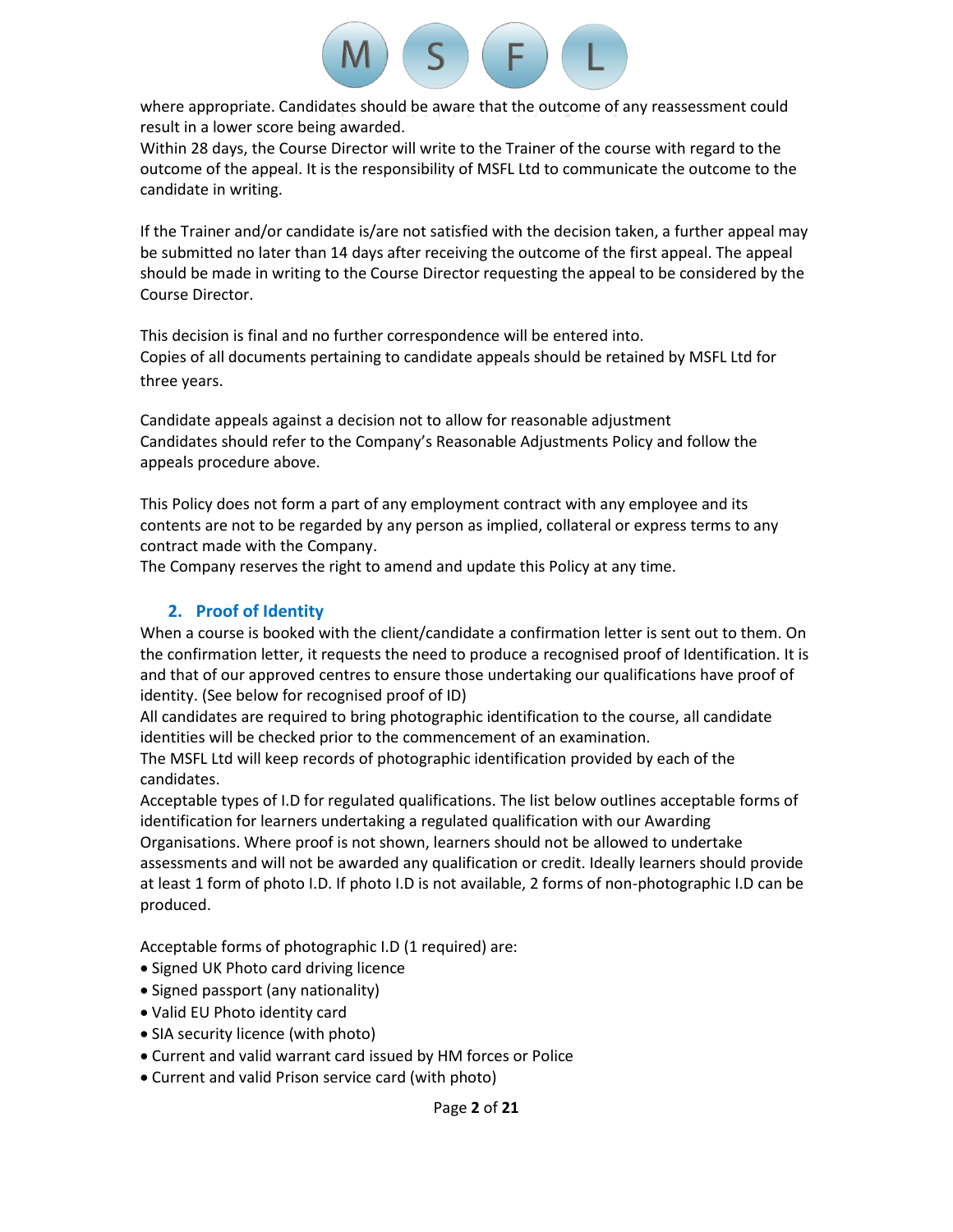

- Proof of age card
- Employee photo identification card
- Firearms license (with photo)

Acceptable forms of non-photographic I.D (2 required) are:

- Current driving license paper version
- Birth certificate
- Marriage/civil partnership certificate
- Mortgage statement (issued within past 12 months)
- Bank or building society statement (issued within last 3 months)
- Bank or building society account opening confirmation letter (issued within last 3 months)
- Credit card statement (issued within last 3 months)
- Pension or endowment financial statement (issued within last 12 months)
- P45 or P60 statement (issued within last 12 months)
- Council tax statement (issued within last 12 months)
- Valid work permits or visa issue by UK government
- Utility bill excluding mobile phone bill (issued within last 3 months)

• Benefit statement e.g. child benefit, pension (issued within last 3 months) Forms of identity that have been observed should be recorded on the learner registration form and cohort registration form. They should also be entered onto the online registration form.

# **3. Examination & Invigilation Policy**

# **Introduction**

These procedures for examination and assessment should be read in conjunction with sections 14, 16, 17, 18 & 19 in this document.

Each relevant Awarding Body has their own examination and Invigilation Policy, for these policies please refer to the relevant Awarding Bodies file located in the main MSFL Ltd.'s office.

# **Security of Assessment Materials Procedure**

The sealed security bag containing the examination papers will not be opened until no more than 5 minutes before the commencement of the examination. Prior to this, the examination papers will be kept in a locked, secure place. Should the papers be taken to another site they will be transported in a secure locked container.

# **Storage of Examination/Assessment Papers**

Examination/assessment papers once again must be stored securely.

If a safe is not available, a non-portable, lockable cabinet or other similar storage system must be used. The storage system must be within a secure room with restricted access.

If the papers are taken to another place, either before or after the examination/assessment, they must be transported in a case with a secure lock.

If it is considered that the security of the examination/ assessment papers has been compromised,

The relevant Awarding Bodies Examination Services should be contacted immediately The relevant Awarding Body may conduct a full investigation, which may result in the affected examination/assessment papers being withdrawn from use.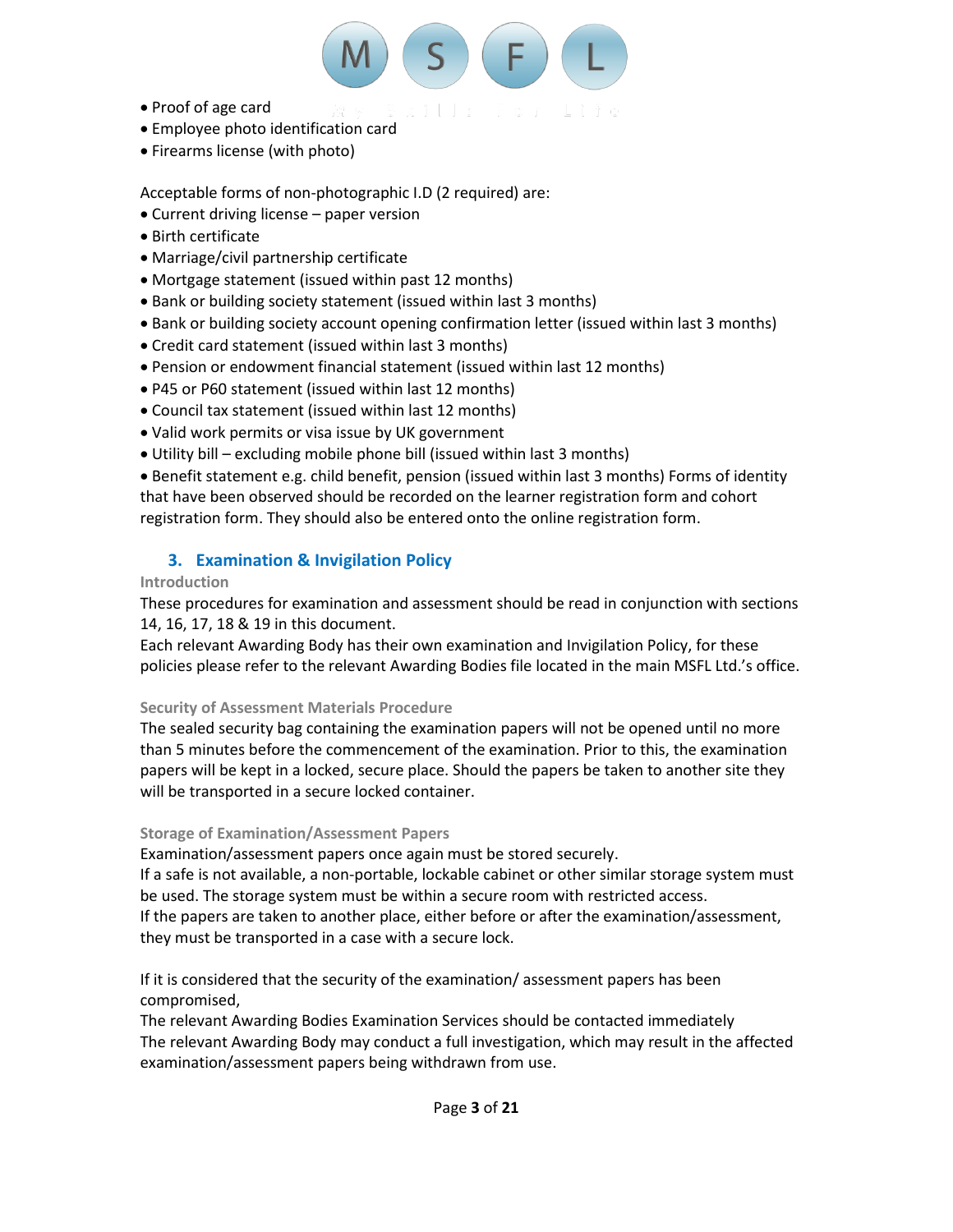

#### **The examination Room**

The examination room should provide appropriate levels of heating, lighting and ventilation, and the type of seating should be suitable for the candidate's comfort. It should be as quiet as possible. If appropriate, a sign should be displayed outside the room to identify that it is being used for an examination.

Only candidates and examination personnel are permitted to enter the examination room. The relevant Awarding Bodies and any of the regulatory bodies (for example Ofqual, DfES and CCEA) have a legal right of access to the examination room.

A board displaying the centre number, trainer number, the date and the start and finish times of the examination should be clearly visible to all candidates. There will also be a clock displaying the time and the invigilator will advise the learners when the exanimation is half way through the examination and when there is 15 minutes and then 5 minutes left.

The examination room must not contain displays of material that could be deemed to be of assistance to candidates in the completion of the examination.

# **Desk Specifications**

Candidates should be seated at separate desks that should normally be placed at a distance of not less than 1.25 metres apart (measured from the centre of the desk). In circumstances where candidates share a large desk, there should be a distance of at least 1 metre between seats. All seating should be arranged to prevent candidates from being able to overlook each other's' work. Individual desks should also be arranged to ensure that all candidates face the same direction. A seating plan should be kept indicating where each candidate was seated during the examination. This should be retained for a minimum of three years.

# **Conduct of Examinations and Assessments**

Invigilators have a key role in upholding the integrity of the examination/assessment process and are, therefore, responsible for its proper conduct. MSFL Ltd will appoint and brief suitablyqualified and experienced personnel to act as invigilators.

Trainers who prepare the candidates for the examination/ assessment can invigilate where it is not practical to appoint an alternative. However, relatives, close associates and friends of any candidates taking the examination/ assessment cannot act as an invigilator.

Invigilators must arrive at the venue in good time and there should be at least one invigilator for every 20 candidates.

If only one invigilator is required, he/she must be able to summon assistance without leaving the examination room or disturbing the candidates, should the need arise.

The trainer, who has provided the training for the course, cannot sit the examination.

# **Examination and Assessment**

Prior to the start of the examination/assessment,

- Invigilators must ensure that:
- The room is set up correctly
- A clock showing the accurate time is clearly visible to all candidates
- Adequate checks are carried out to confirm the identity of all candidates (a record of the type of photographic identification provided by each candidate for each examination must be kept by the centre for three years)
- Only the official examination/assessment stationery is issued to candidates
- The seal on the examination papers has not been broken.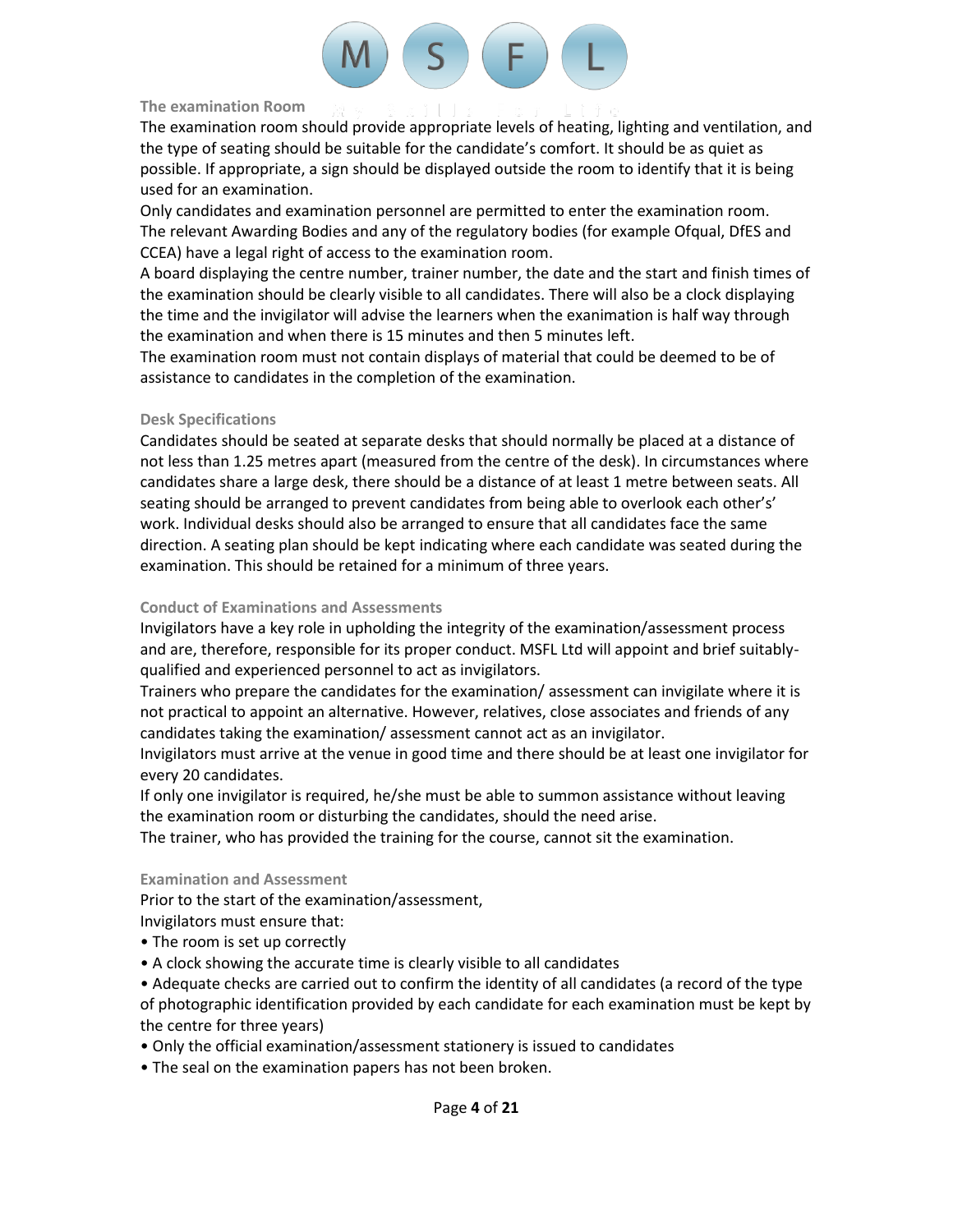

• Candidates only bring into the room equipment required to complete the examination/assessment

• Any unauthorised items, materials and equipment (including mobile phones, iPods, tablets, I watch, interactive watches etc.) are collected and placed out of the candidates' reach.

# **Starting the Examination/Assessment**

Before candidates can begin their examination/assessment, the invigilator must:

• inform candidates that they are now subject to the rules of the examination/assessment and that they must not communicate with any other candidates during the examination/assessment

• Ensure candidates understand precisely such actions that may be regarded as misconduct and the consequence of such actions

- Check that candidates have brought in the correct writing materials
- Check that candidates have the correct papers

• Ensure the seal is unbroken on the examination papers (many Awarding Bodies chose examination papers that are supplied with a matching answer information sheet inside a sealed polythene bag – the seal must be broken by the candidate at the start of the examination. Please see relevant Awarding Bodies exanimation and assessments procedures)

• Ask the candidates to check that the code on the examination paper matches that on the answer information sheet

- Draw candidates' attention to the instructions on the front of the papers
- Ensure candidates are clear about the logistics of completing answer information
- sheets/examination papers and what personal details they need to enter
- Advise candidates of any errata notices
- Announce clearly when candidates can begin and specify the time allowed.

# **During the Examination/Assessment**

Invigilators must supervise candidates throughout the entire examination/assessment. They must be alert in their observation of candidates and must give their whole attention to the proper conduct of the examination/assessment.

Invigilators must not undertake any other activities while invigilating. For example, they cannot act as a reader or writer for any candidate requiring such assistance. These candidates will normally be accommodated in a separate room.

Invigilators should complete and sign the summary sheets or assessment results sheets if required by the relevant Awarding Bodies and or MSFL Ltd.

If the invigilator is not the trainer, he/she should add 'Invigilator' in brackets after his/her signature.

# **Late Arrival of Candidates**

Candidates who arrive after the timetabled start of the examination/assessment should generally be allowed to enter the room and to sit the paper, providing no other candidate has left the examination room prior to the latecomer(s) being admitted and it does not compromise the invigilation of the other candidates.

Late candidates may be allowed the full time if this is practical for the centre. Invigilators should note the circumstances of a candidate's late arrival and a written report should be submitted to the Centre Manager or the Centre Administrator via email or letter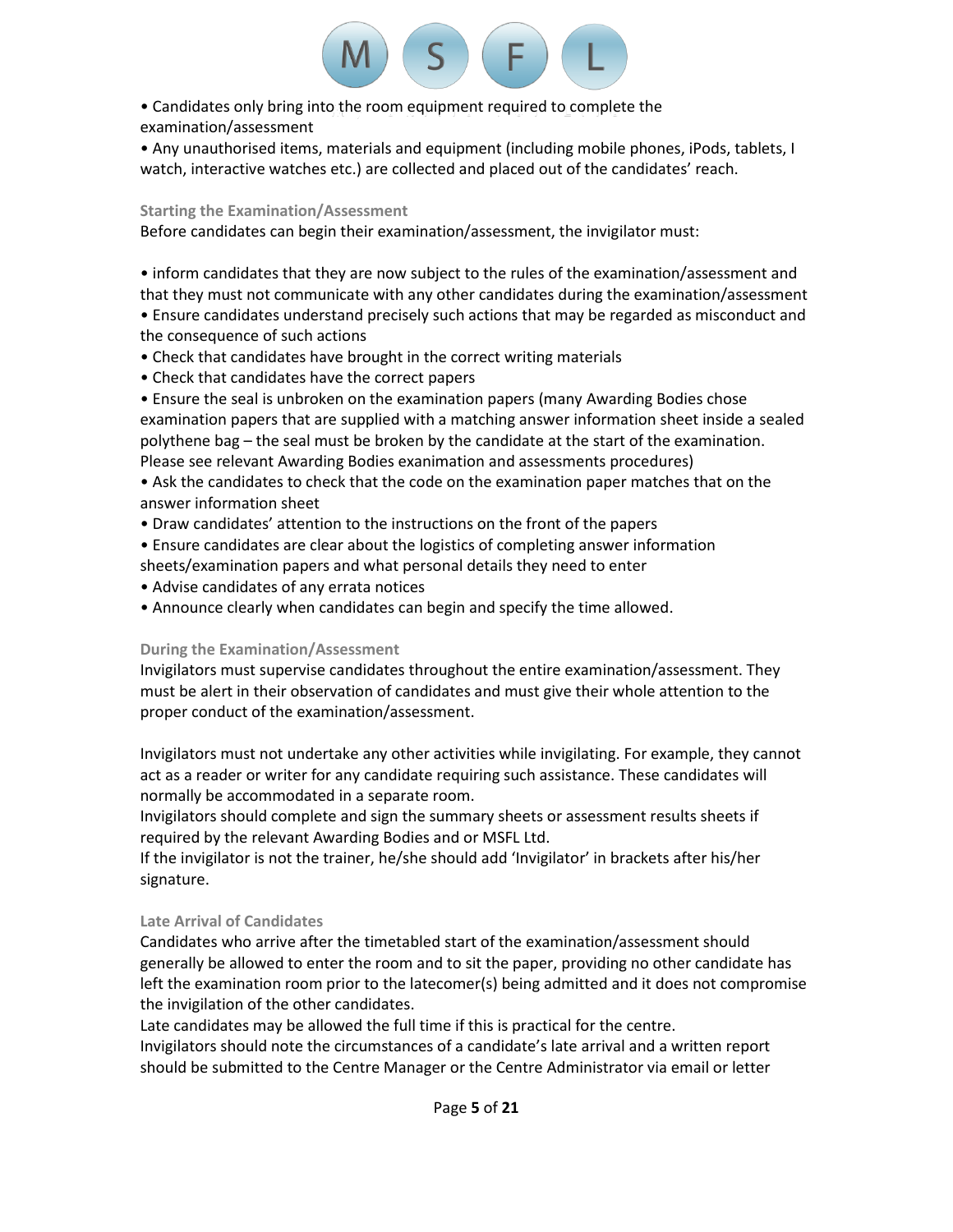

#### **Leaving the Examination Room**

For examinations/assessments of two hour in length, candidates who complete before the announced finishing time should be allowed to leave the examination room quietly after handing in their answer information sheets/examination papers. They cannot be readmitted. If a candidate needs to leave the room temporarily, he/she must be accompanied by an invigilator or other member of staff to ensure that he/she does not communicate with anyone. If a candidate needs to leave the examination room and is unable to return, the centre should complete a report to MSFL Ltd and any other reports the relevant Awarding Body may ask for. (See relevant Awarding Organisations Examination/Assessment Policy) and forward it with the candidate's results to the relevant Awarding Organisations Examination Services Manager.

### **Misconduct/Irregularities**

If an invigilator observes any inappropriate behaviour, he/she must intervene to ensure that it does not continue.

With serious incidents of such behaviour, the candidate should be instructed to leave the examination room after having his/her answer information sheets/exanimation papers collected Any disturbance to the conduct of the examination/assessment must be recorded and a written report should be submitted to the relevant Awarding Bodies Examination Services Manager using the relevant form the Awarding Body requests as consideration may be given to the affected candidates.

# **End of the Examination/Assessment**

Between 5 and 15 minutes before the end of the examination/assessment, the invigilator should remind the candidates of the time remaining.

At the end of the examination/assessment, candidates should be instructed to stop working. The invigilator must then:

- Remind candidates to check that they have entered all the required information onto their answer information sheets/examination papers and to attach any additional sheets securely
- Collect all answer information sheets/examination papers before candidates leave the room
- Ensure that answer information sheets/examination papers are transported securely before handing them to the Main Centre Contact to be forwarded to Examination Services.

# **Emergencies**

If an emergency occurs during the examination – for example a fire alarm or bomb scare –the examination room must be evacuated in accordance with the instructions of the appropriate authority.

A report detailing the date and time of the incident must be recorded, and a written report should be submitted to the Course Administrator at MSFL Ltd and any other relevant form that the Awarding Body may request.

If, during evacuation, the candidates have been closely supervised and the invigilators can be assured that there has been no breach of examination security, i.e. candidates did not communicate with each other, nor any other person, nor consult any books or notes while they were out of the examination room, then the examination may be resumed and the remaining time permitted should be calculated according to the time lost during the evacuation.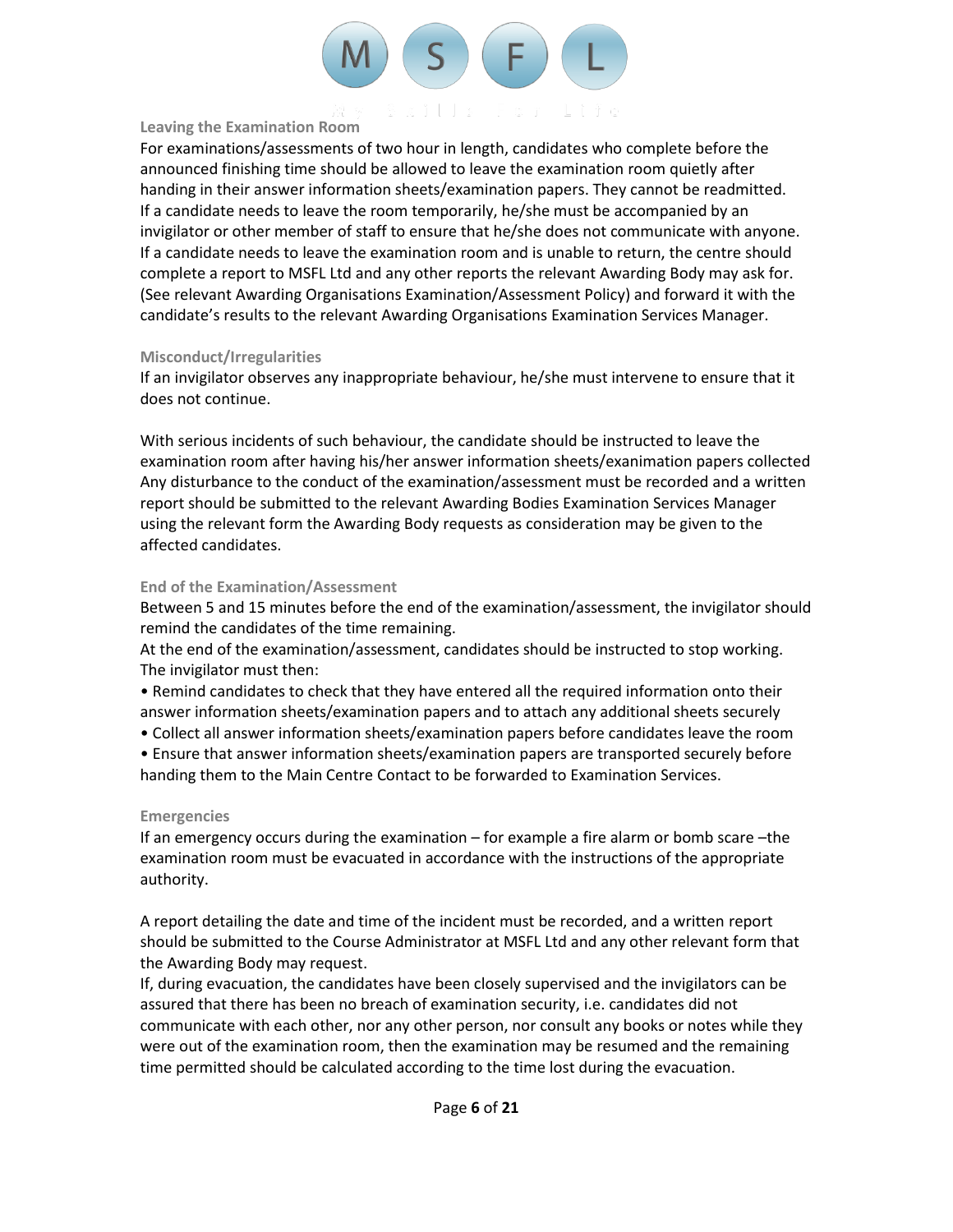

If it is considered that the security of the examination has been compromised, then a report should be sent to MSFL Ltd and MSFL Ltd may also need to complete the relevant forms that the Awarding Body may request

#### **Return of Examination Materials**

All examination materials (answer information sheets, summary sheets, continuation sheets, candidates' examination scripts, scoping documents, controlled assignments, candidate assessment records and assignments where relevant and applicable) must be returned to MSFL Ltd Head Office on the same day as the examination/assessment in an envelope labelled 'results'. If this is not possible, then these documents must be kept in secure storage and returned to MSFL Ltd Head Office the next day.

The Main trainer must sign all the examination documents named above. If the trainer has not acted as the invigilator, the trainer should countersign the summary sheet.

All reasonable adjustment and special consideration forms should be included in the same envelope as the examination/assessment papers, if they have not been sent before the examination MSFL Ltd will make and retain copies of all of the above examination materials until the certificates are received when all of these copies – except that of the summary sheet – may be securely destroyed.

MSFL Ltd will retain a copy of the relevant Awarding Bodies examination summary sheet for a minimum of three years.

MSFL Ltd will ensure safe and timely delivery of all results to Examination Services by ensuring that recorded or registered delivery is used. The centre should retain the records of delivery for a minimum of three years.

MSFL Ltd cannot be held responsible for any loss of or damage to examination materials during transit.

# **Examination Feedback Forms**

Examination feedback forms will be issued to the trainer from MSFL Ltd and the trainer will in turn issue them to the learners at the end of the course, some learners packs will contain their feedback forms, so learners are able to give feedback as they progress through the course. These forms must be completed and returned by the learners and be handed back to the trainer. The trainer will then return them to the MSFL Ltd Office, with all the other completed relevant paperwork within the allocated time frame. All comments and feedback are logged, stored and where and when necessary commutated to the relevant trainers, Course Administrators and the Awarding Body of the examination/assessment

Where a learner or client has requested a written response, this can be provided by MSFL Ltd. If MSFL Ltd delegate the responsibility of invigilation to a third party, the centre must:

• Ensure that the invigilator has read and understood the 'Procedure for examination and assessment'

• Record the invigilator's name and position and his/her relationship to the candidate(s).

# **Re-Sits/Resubmissions**

In the event of a candidate failing to achieve a pass grade, he/she may re-sit an examination or resubmit an assignment as per the relevant Awarding Bodies guidelines on resits/resubmissions. If the candidate fails again, he/she will have to undertake the full training programme before being allowed another attempt at the examination or the assignment. MSFL Ltd reserves the right to charge for any re-sit/resubmission and or additional training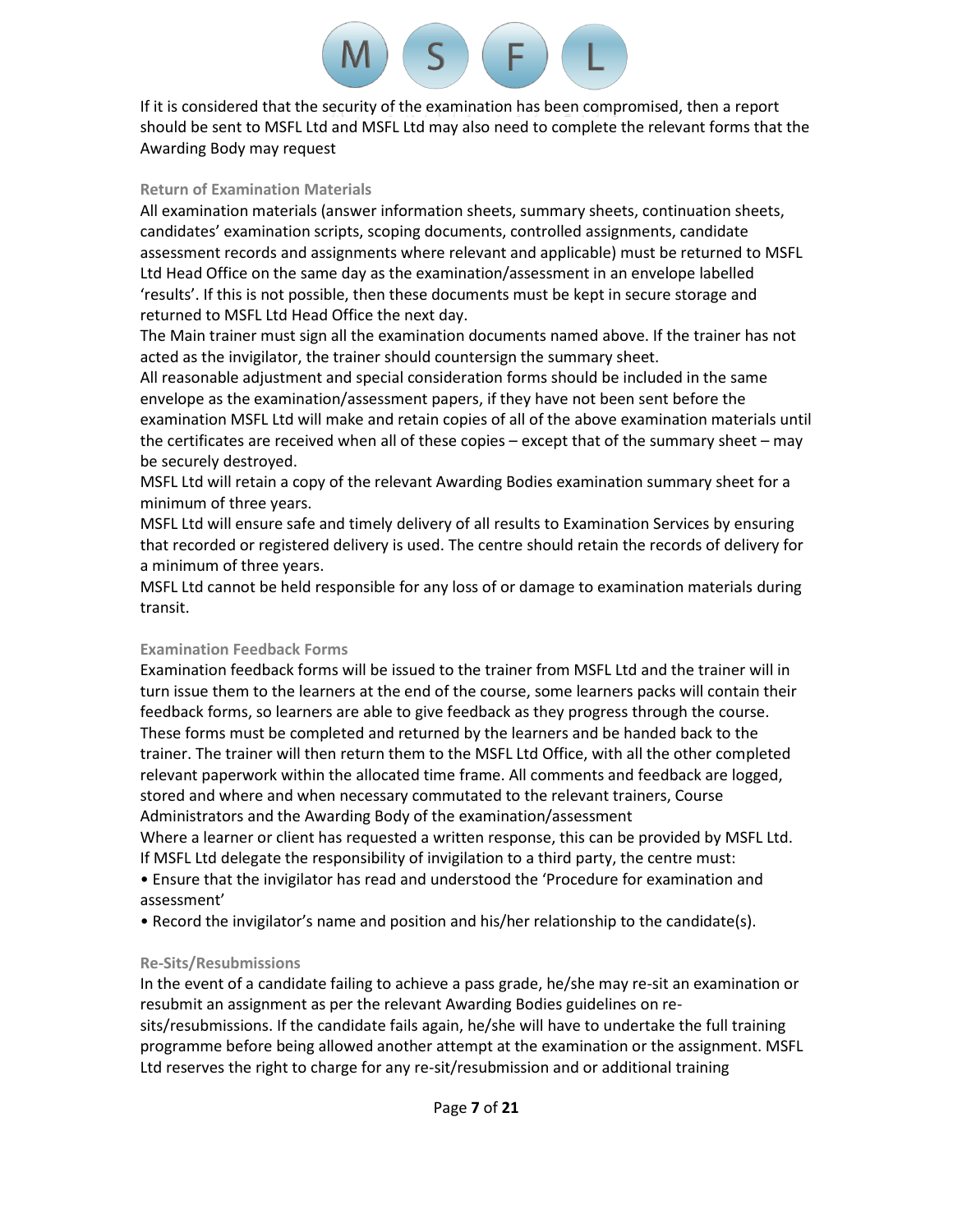

## **Processing of Results**

It is crucial to MSLF Ltd that all examination and assessment documents are completed clearly and correctly. Incorrect or missing information will delay the processing of results. Batches with incorrect or missing information will be referred to MSFL Ltd to take appropriate action; we will endeavour to resolve the issues as quickly as possible by contacting the centre directly.

If no response from the learner/client is forthcoming after 14 days, (some Awarding Bodies will allow six months, please see relevant Awarding Bodies procedures and policies) correspondence will cease and the batch of results with incorrect or missing information will be archived. On contact from the learner and or client and receipt of the correct or missing information,

results processing will recommence.

All completed examination and assessment documents should be labelled 'Results' and sent to MSFL Ltd, 42 Hardens Close, Chippenham Wiltshire SN15 3AA

MSFL Ltd will scan all relevant documents and send the results to the learners and or clients recorded delivery by Royal Mail.

If the certificates/results do not arrive with the learner or client within 14 days, they are to contact MSFL Ltd as soon as possible.

Please note if the learner or client/organisation is supporting your course, please complete the application using their business address or your place of work. All correspondence will be sent to this address.

However, if you wish the information to go to your own address please complete the form as applicable.

# **4. Malpractice and Maladministration Policy**

# **Introduction**

This policy is aimed at our learners, clients and customers, including trainers and associate trainers and where applicable learners, who are delivering/registered on behave of MSFL Ltd approved qualifications or courses within or outside the UK and who are involved in suspected or actual malpractice/maladministration. It is also for use by our staff and associated trainers to ensure they deal with all malpractice and maladministration investigations in a consistent manner.

This policy sets out the steps MSFL Ltd, those who work on behave of MSFL Ltd must follow when reporting suspected or actual cases of malpractice/maladministration and our responsibilities in dealing with such cases.

# **MSFL Ltd.'s responsibility**

It is important that all staff and associate trainers are involved in the management, assessment and quality assurance of all our qualifications, and just as importantly our learners, are fully aware of the contents of this policy and what arrangements MSFL Ltd has in place to prevent and investigate instances of malpractice and maladministration.

A failure to report suspected or actual malpractice/maladministration cases, may lead to sanctions being imposed on our staff and or associated trainers (see our Sanctions policy for details of the sanctions that may be imposed).

If you wish to receive guidance/advice from us on how to prevent, investigate, and deal with malpractice and maladministration then please contact us (details below) and we will happily provide you with such advice and/or guidance.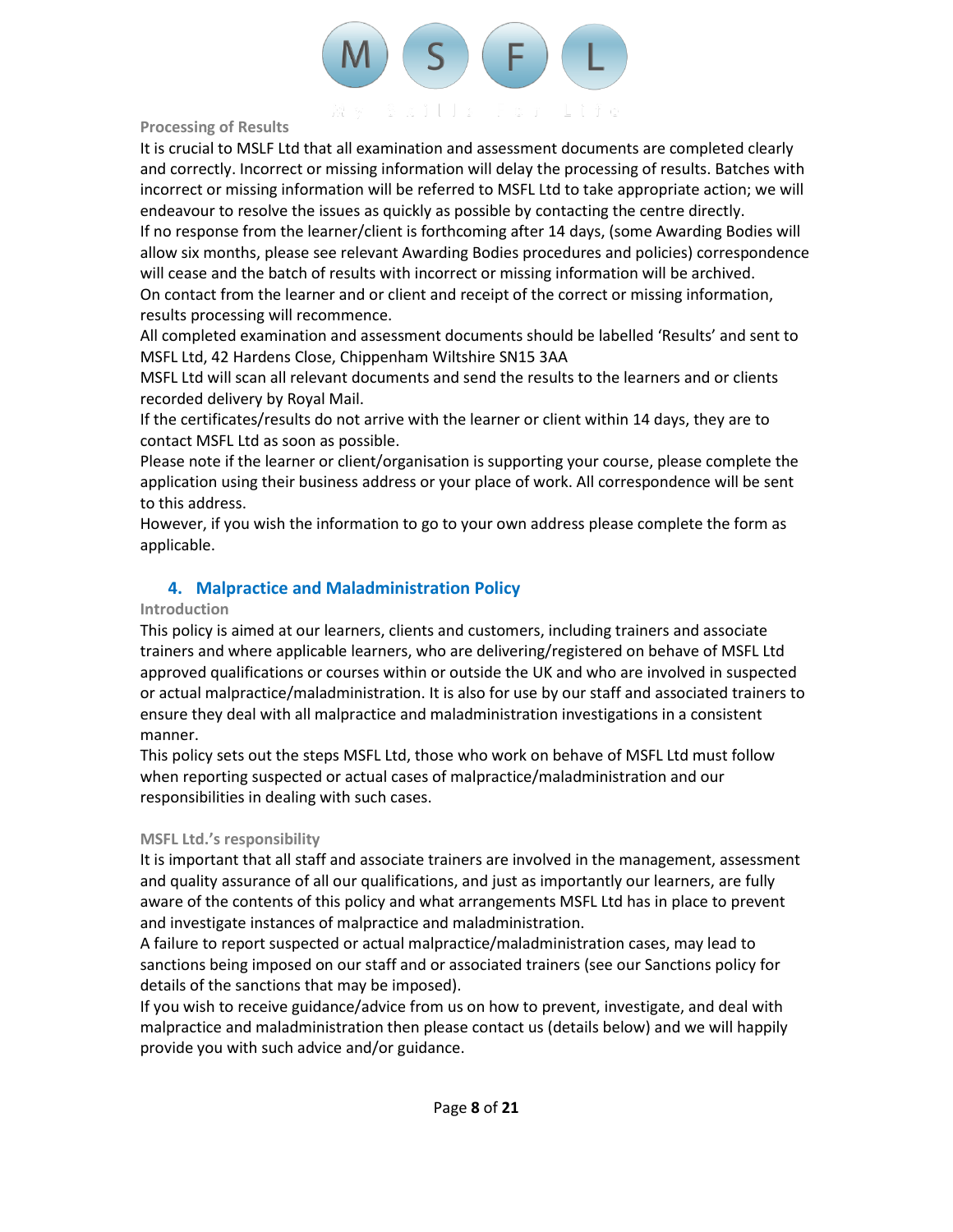MSFL Ltd and all their trainers and associated trainers MUST compliance with this policy and MSFL Ltd will take all reasonable steps to prevent and/or investigate instances of malpractice and maladministration. Our aim is to review periodically through our on-going monitoring arrangements.

 $S$   $(F)$ 

# **Review arrangements**

MSFL Ltd will review the policy annually as part of our annual self-evaluation arrangements and revise it as and when necessary in response to learners, clients, customers, trainer and associates trainers

feedback. We will include in this review, changes in our practices, actions from the regulatory authorities or external agencies, changes in legislation, or trends identified from previous allegations.

In addition, this policy may be updated in light of operational feedback to ensure our arrangements for dealing with suspected cases of malpractice and maladministration remain effective.

We always welcome feedback, as we believe this will only make us efficient and more effective if you would like to feedback any views please contact us via the details provided at the end of this policy

# **Definition of Malpractice**

Malpractice is essentially any activity or practice which deliberately contravenes regulations and or polices and compromises the integrity of the internal or external assessment process and/or the validity of certificates.

It covers any deliberate actions, neglect, default or other practice that compromises, or could compromise:

- The assessment process;
- The integrity of a regulated qualification;
- The validity of a result or certificate;
- The reputation and credibility of MSFL Ltd; or,
- The qualification or the wider qualifications community.

Malpractice may include a range of issues from the failure to maintain appropriate records or systems, to the deliberate falsification of records in order to claim certificates.

For the purpose of this policy this term also covers misconduct and forms of unnecessary discrimination or bias towards certain or groups of learners.

If during the term of this Agreement and in the provision of the Services the Trainer, either alone or jointly with others, makes or discovers any discovery, or invention, or secret process or improvement in connection with or in any way relating to Projects or capable of being used or adapted for use therein or in connection therewith the Trainer shall make full disclosure to the Company and the said discovery invention process or improvement shall belong to and be the absolute property of the MSFL Ltd or its nominee. The Trainer if and when required to do so (whether during or after termination of this Agreement) and at the expense of the Company or its nominee will do all such things necessary or

desirable to vest such intellectual property rights in MSFL Ltd or its nominee absolutely and as sole beneficial owner.

All drawings, data, documents, models, design, prototypes, logos, leaflets, training materials, trade names and trademarks and other material produced by the Trainer pursuant to this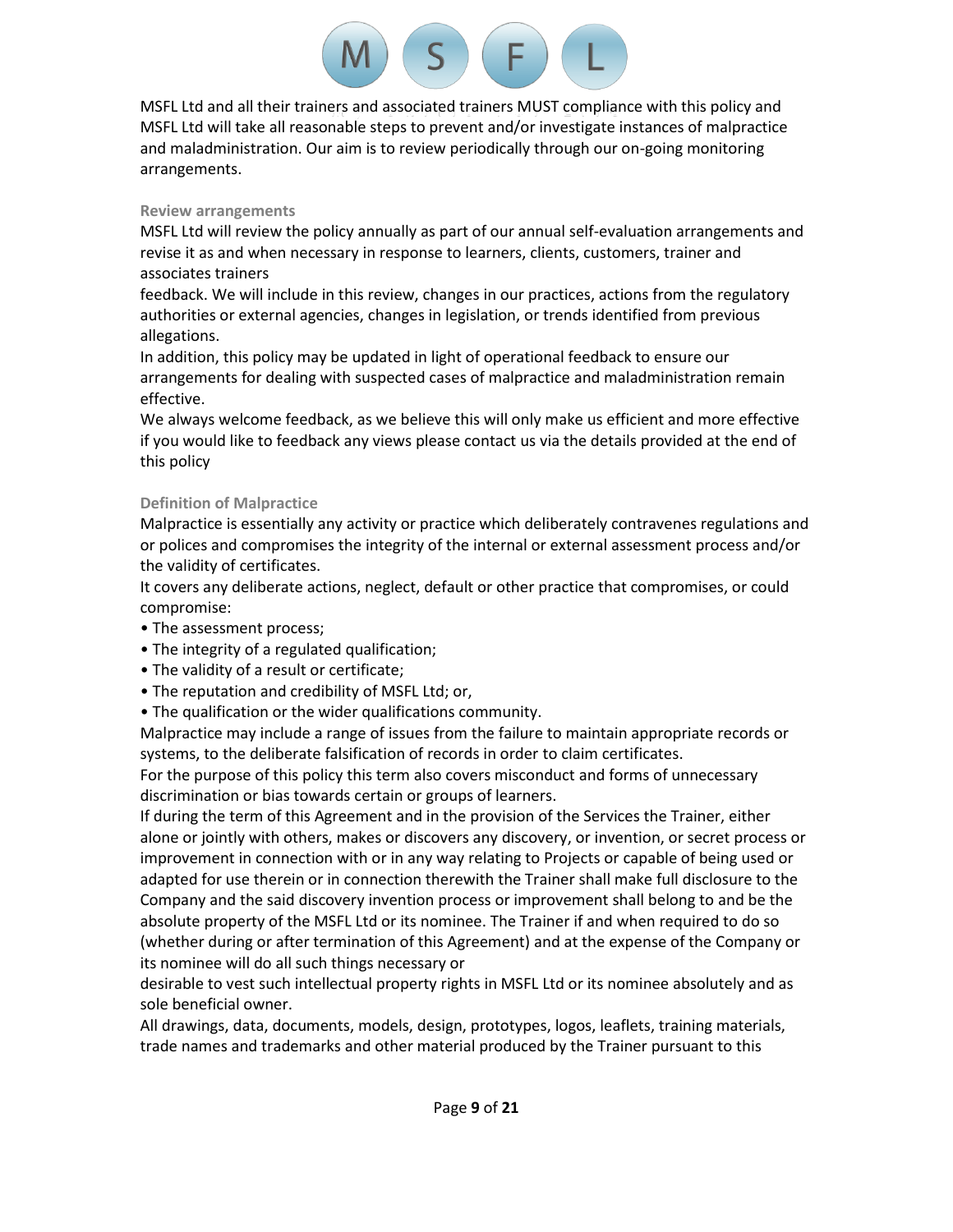

Agreement in whatever medium recorded and the copyright and / or design right or similar protection in them shall belong to the company absolutely

# **Definition of Maladministration**

Maladministration is essentially any activity or practice which results in non-compliance with administrative regulations and requirements and includes the application of persistent mistakes or poor administration within a centre (e.g. inappropriate learner records).

# **Examples of Maladministration**

The categories listed below are examples of MSFL Ltd and learner maladministration. Please note that these examples are not exhaustive and are only intended as guidance on our definition of malpractice:

• Persistent failure to adhere to MSFL Ltd registration and certification procedures.

• Persistent failure to adhere to MSFL Ltd recognition and/or qualification requirements and/or associated actions assigned to the centre

- Late learner registrations (both infrequent and persistent)
- Unreasonable delays in responding to requests and/or communications from MSFL Ltd
- Inaccurate claim for certificates
- Failure to maintain appropriate auditable records, e.g. certification claims and/or forgery of evidence

• Withholding of information, by deliberate act or omission, from MSFL Ltd which is required to assure MSFL Ltd ability to deliver qualifications appropriately

• Misuse of MSFL Ltd logo and trademarks or misrepresentation of MSFL Ltd relationship with any other awarding body and/or its recognition and approval status with any other awarding body/

• Failure to adhere to, or to circumnavigate, the requirements of our Reasonable Adjustments Policy.

# **Examples of Malpractice**

The categories listed below are examples of MSFL Ltd and their trainers and associated trainers and to include learner malpractice. Please note that these examples are not exhaustive and are only intended as guidance on our definition of malpractice:

• Denial of access to premises, records, information, learners and staff to any authorised MSFL Ltd representative and/or the regulatory authorities

• Failure to carry out internal assessment, internal moderation or internal verification in accordance with our requirements

• Deliberate failure to adhere to our learner registration and certification procedures.

• Deliberate failure to continually adhere to our centre recognition and/or qualification approval requirements or actions assigned to your centre

• Deliberate failure to maintain appropriate auditable records, e.g. certification claims and/or forgery of evidence

• Fraudulent claim(s) for certificates

• The unauthorised use of inappropriate materials / equipment in assessment settings (e.g. mobile phones)

• Intentional withholding of information from us which is critical to maintaining the rigour of quality assurance and standards of qualifications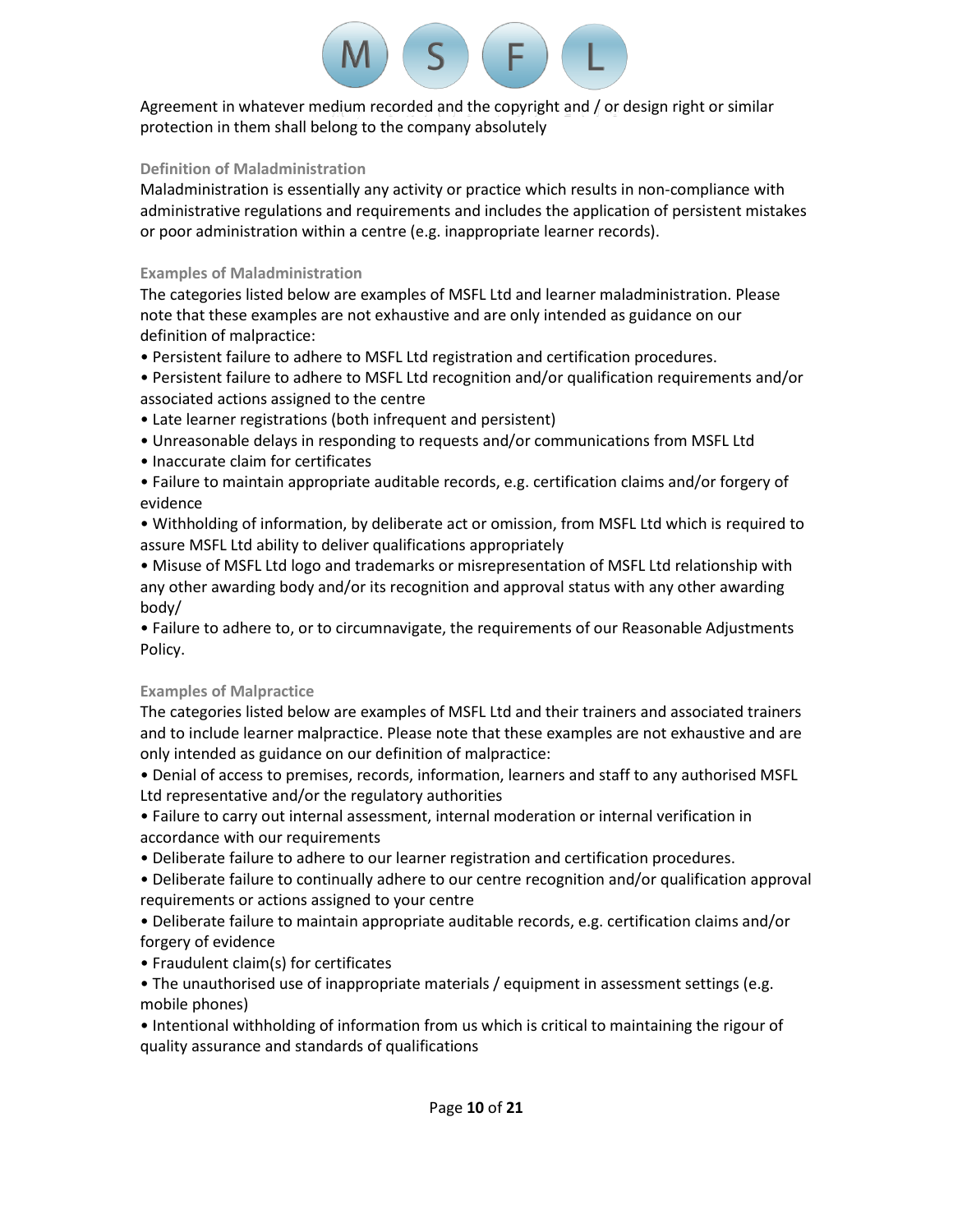• Deliberate misuse of our logo and trademarks or misrepresentation of MSFL Ltd relationship with awarding bodies its recognition and approval status with that awarding body.

 $S$   $(F)$ 

- Collusion or permitting collusion in exams/assessments
- Learners still working towards qualification after certification claims have been made
- Persistent instances of maladministration within the centre

• Deliberate contravention by MSFL Ltd, their trainers or associate trainers and/or its learners of the assessment arrangements specified for the qualifications

- A loss, theft of, or a breach of confidentiality in, any assessment materials
- Plagiarism by learners/staff
- Copying from another learner (including using ICT to do so).

• Personation -assuming the identity of another learner or having someone assume your identity during an assessment.

• Unauthorised amendment, copying or distributing of exam/assessment papers/materials

• Inappropriate assistance to learners by centre staff (e.g. unfairly helping them to pass a unit or qualification)

• Deliberate submission of false information to gain a qualification or unit

• Deliberate failure to adhere to, or to circumnavigate, the requirements of our Reasonable Adjustments Policy

**Process for making an allegation of Malpractice or Maladministration**

Anybody who identifies or is made aware of suspected or actual cases of malpractice or maladministration at any time must immediately notify MSFL Ltd In doing so they should put them in writing/email and enclose appropriate supporting evidence.

All allegations must include (where possible):

• Venue name, address and number

• Learner's name and any relevant MSFL Ltd registration number

• MSFL Ltd, their trainers or associated trainer's personnel's details (name, job role) if they are involved in the case

• Details of the relevant course/qualification affected or nature of the service affected nature of the suspected or actual malpractice and associated dates

• details and outcome of any initial investigation carried out by MSFL Ltd, their trainer and or associated trainer or anybody else involved in the case, including any mitigating circumstances If MSFL Ltd has conducted an initial investigation prior to formally notifying us, we will ensure that staff

involved in the initial investigation are competent and have no personal interest in the outcome of the investigation. However, it is important to note that in all instances the centre must immediately notify us if they suspect malpractice or maladministration has occurred as we have a responsibility to the regulatory authorities to ensure that all investigations are carried out rigorously and effectively.

In all cases of suspected malpractice and maladministration reported to us we'll protect the identity of the 'informant' in accordance with our duty of confidentiality and/or any other legal duty.

# **Confidentiality and whistle blowing**

Sometimes a person making an allegation of malpractice or maladministration may wish to remain anonymous. Although it is always preferable to reveal your identity and contact details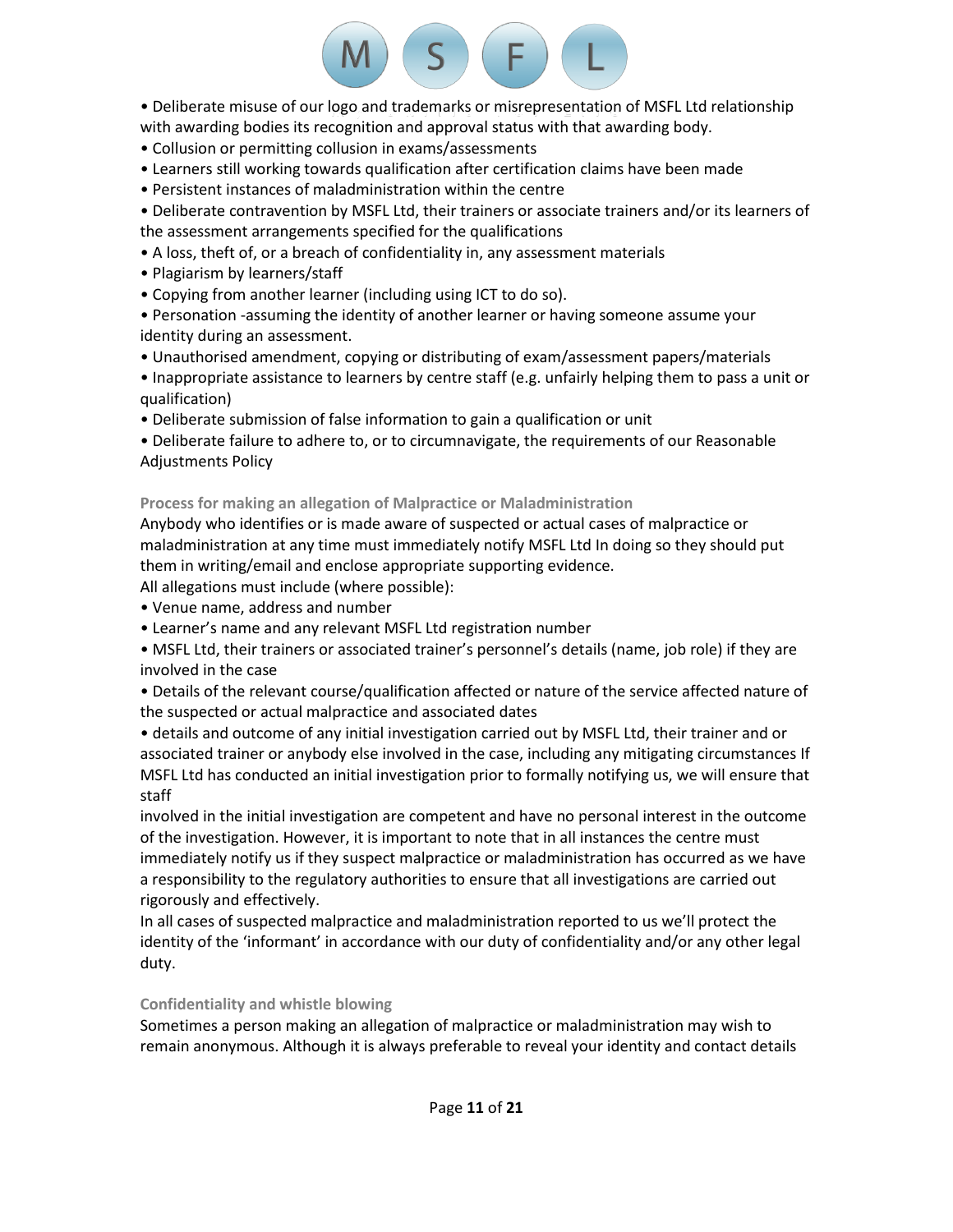

to us; however, if you are concerned about possible adverse consequences you may request us not to divulge your identity.

If it helps to reassure you on this point, we can confirm that we are not obliged (as recommended by the regulator Ofqual) to disclose information if to do so would be a breach of confidentiality and/or any other legal duty.

While we are prepared to investigate issues, which are reported to us anonymously we shall always try to confirm an allegation by means of a separate investigation before taking up the matter with those the allegation relates.

# **Responsibility for the investigation**

In accordance with regulatory requirements all suspected cases of maladministration and malpractice will be examined promptly by MSFL Ltd to establish if malpractice or maladministration has occurred and will take all reasonable steps taken to prevent any adverse effect from occurring as defined by the regulator Ofqual.

All suspected cases of malpractice and maladministration will be passed to our Course Director and we'll acknowledge receipt, as appropriate, to external parties within 48 hours.

Our Course Director will be responsible for ensuring the investigation is carried out in a prompt and effective manner and in accordance with the procedures in this policy and will allocate a relevant member of staff to lead the investigation and establish whether or not the malpractice or maladministration has occurred, and review any supporting evidence received or gathered by MSFL Ltd.

At all times, we will ensure that MSFL Ltd personnel assigned to the investigation have the appropriate level of training and competence and they have had no previous involvement or personal interest in the matter.

# **Notifying relevant parties**

In all cases of suspected or actual malpractice, we will notify the MSFL Ltd Course Trainer and or associated trainer involved in the allegation that we are investigating the matter and/or in the case of learner malpractice, we may ask the trainer or associated trainer to investigate the issue in liaison with our own personnel – in doing so we may withhold details of the person making the allegation if to do so would breach a duty of confidentiality or any other legal duty. Where applicable, the MSFL Ltd Course Director will inform the appropriate regulatory authorities if we believe there has been an incident of malpractice or maladministration which could either invalidate the award of a qualification or if it could affect another awarding organisation.

Where the allegation may affect another awarding organisation and their provision we will also inform them in accordance with the regulatory requirements and obligations imposed on MSFL Ltd by the regulator Ofqual. If we do not know the details of organisations that might be affected, we will ask Ofqual to help us identify relevant parties that should be informed.

# **Investigation timelines and summary process**

We aim to action and resolve all stages of the investigation within 10 working days of receipt of the allegation. Please note that in some cases the investigation may take longer; for example, if a venue, client, learner, trainer and or associated trainer visit is required. In such instances, we'll advise all parties concerned of the likely revised timescale.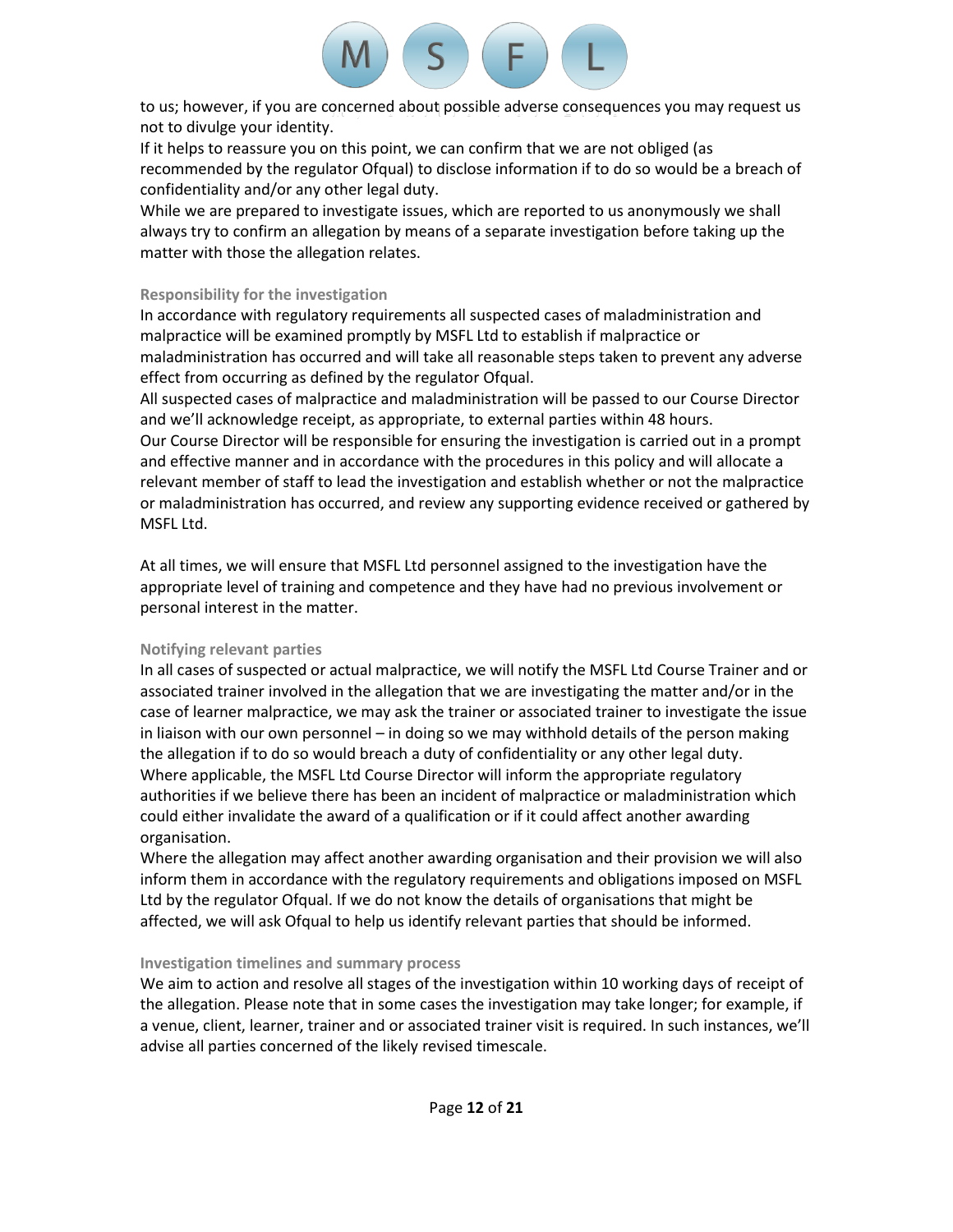# $\sqrt{F}$  $S$

The fundamental principle of all investigations is to conduct them in a fair, reasonable and legal manner, ensuring that all relevant evidence is considered without bias. In doing so investigations will be based around the following broad objectives:

• To establish the facts relating to allegations/complaints in order to determine whether any irregularities have occurred.

• To identify the cause of the irregularities and those involved.

• To establish the scale of the irregularities.

• To evaluate any action already taken by MSFL Ltd

• To determine whether remedial action is required to reduce the risk to current registered learners and to preserve the integrity of the qualification.

• To ascertain whether any action is required in respect of certificates already issued.

• To obtain clear evidence to support any sanctions to be applied to MSFL Ltd, and/or to trainers and or associated trainers.

• To identify any adverse patterns or trends. The investigation may involve a request for further information from relevant parties and/or interviews with personnel involved in the investigation. Therefore, we will:

• Ensure all material collected as part of an investigation must be kept secure. All records and original documentation concerning a completed investigation that ultimately leads to sanctions against a MSFL Ltd, the trainer and or the associated trainer will be retained for a period of not less than five years. If an investigation leads to invalidation of certificates, or criminal or civil prosecution, all records and original documentation relating to the case will be retained until the case and any appeals have been heard and for five years thereafter.

• Expect all parties, who are either directly or indirectly involved in the investigation, to fully cooperate with us.

Either at notification of a suspected or actual case of malpractice or maladministration and/or at any time during the investigation, we reserve the right to impose sanctions on any trainer and or associated trainer in order to protect the interests of learners and the integrity of the qualifications.

We also reserve the right to withhold a learner's, and/or cohort's, results for all the MSFL Ltd qualifications and/or units they are studying at the time of the notification or investigation of suspected or actual malpractice/maladministration.

If appropriate, we may find that the complexity of a case or a lack of cooperation from a trainer and or associated trainer, client, or learner means that they are unable to complete an investigation. In such

circumstances, we will consult the relevant regulatory authority in order to determine how best to progress the matter.

Where a member of MSFL Ltd staff or trainer and or associated trainer is under investigation we may suspend them or move them to other duties until the investigation is complete.

Throughout the investigation, the MSFL Ltd Course Director will be responsible for overseeing the work of the investigation team to ensure that due process is being followed, appropriate evidence has been gathered and reviewed and for liaising with and keeping informed relevant external parties.

# **Investigation report**

After an investigation, we'll produce a draft report for the parties concerned to check the factual accuracy.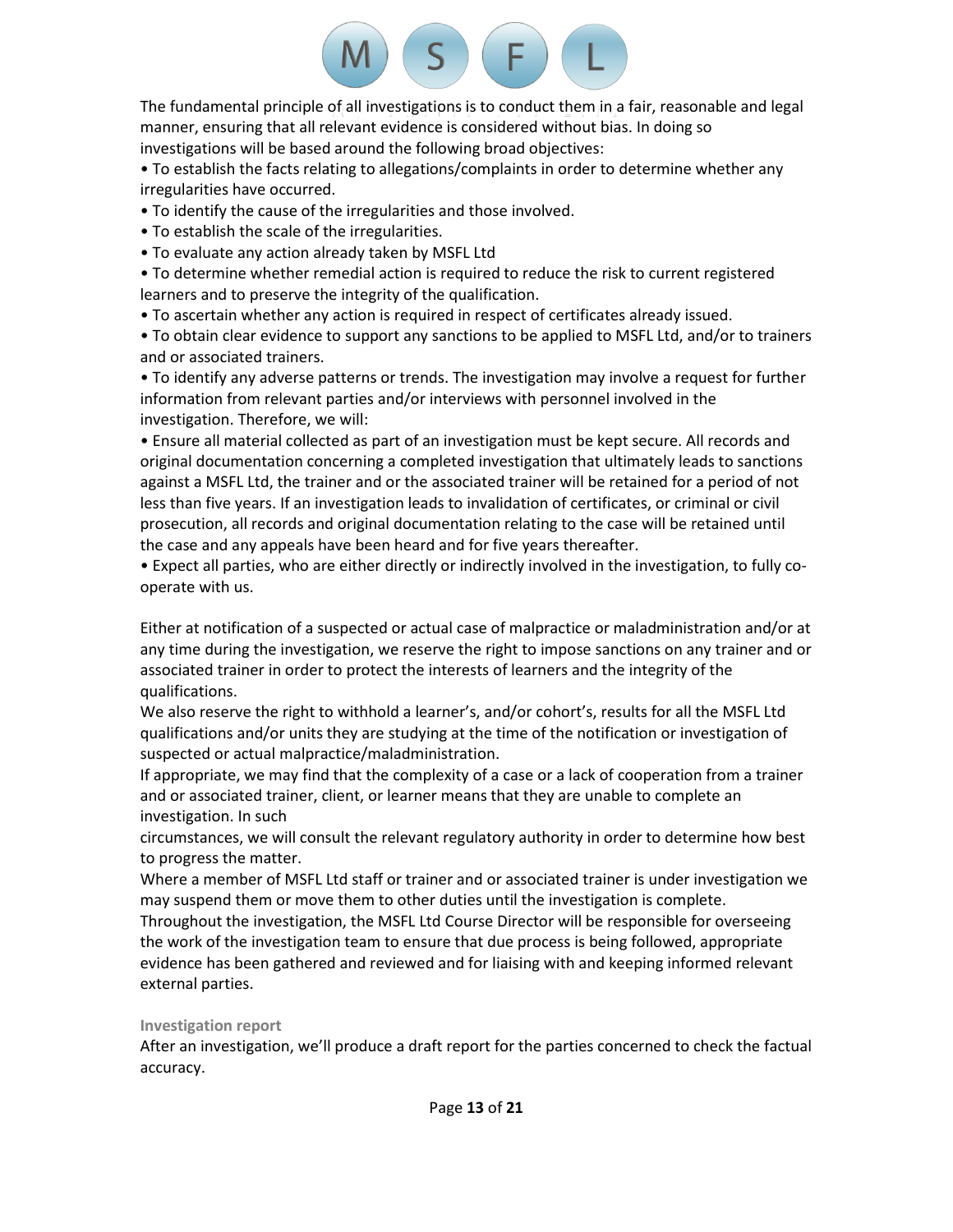# F.

Any subsequent amendments will be agreed between the parties concerned and ourselves. The report will:

- Identify where the breach, if any, occurred.
- Confirm the facts of the case.
- Identify who is responsible for the breach (if any)
- Confirm an appropriate level of remedial action to be applied.

We'll make the final report available to the parties concerned and to the regulatory authorities and other external agencies as required.

If it was an independent/third party that notified us of the suspected or actual case of malpractice, we'll also inform them of the outcome – normally within 10 working days of making our decision - in doing so we may withhold some details if to disclose such information would breach a duty of confidentiality or any other legal duty.

If it's an internal investigation against a member of our staff the report will be agreed by the MSFL Ltd Course Director, along with the relevant internal managers, HR and appropriate internal disciplinary procedure Director, along with the relevant internal managers, HR and appropriate internal disciplinary procedures will be implemented.

# **Investigation outcomes**

If the investigation confirms that malpractice or maladministration has taken place, we will consider what action to take in order to:

Minimise the risk to the integrity of certification now and in the future.

- Maintain public confidence in the delivery and awarding of qualifications.
- Discourage others from carrying out similar instances of malpractice or maladministration.
- Ensure there has been no gain from compromising our standards.
- The action we take may include:

• imposing actions in relation to your centre with specified deadlines in order to address the instance of malpractice/maladministration and to prevent it from reoccurring

• imposing sanctions on MSFL Ltd, trainers and or associated trainers – if so these will be communicated to the learning, the client and or the customer. In cases where certificates are deemed to be invalid, inform the centre concerned and the regulatory authorities why they're invalid and any action to be taken for reassessment and/or for the withdrawal of the certificates. We'll also ask the centre to let the affected learners know the action we're taking and that their original certificates are invalid and ask the centre – where possible – to return the invalid certificates to MSFL Ltd. We'll also amend our database so that duplicates of the invalid certificates cannot be issued and we will then amend their records to show that the original awards are invalid.

• amending aspects of our qualification assessment and/or monitoring arrangements and associated guidance to prevent the issue from reoccurring.

• informing relevant third parties (e.g. funding bodies) of our findings in case they need to take relevant action in relation to the centre.

In proven cases of malpractice and/or maladministration by a trainer and or an associated trainer, MSFL Ltd reserves the right to charge the trainer and or the associated trainer for any resits and reissuing of certificates and/or additional external verifier visits. The fees for which will be the current MSFL Ltd prices for such activities at the time of the investigation.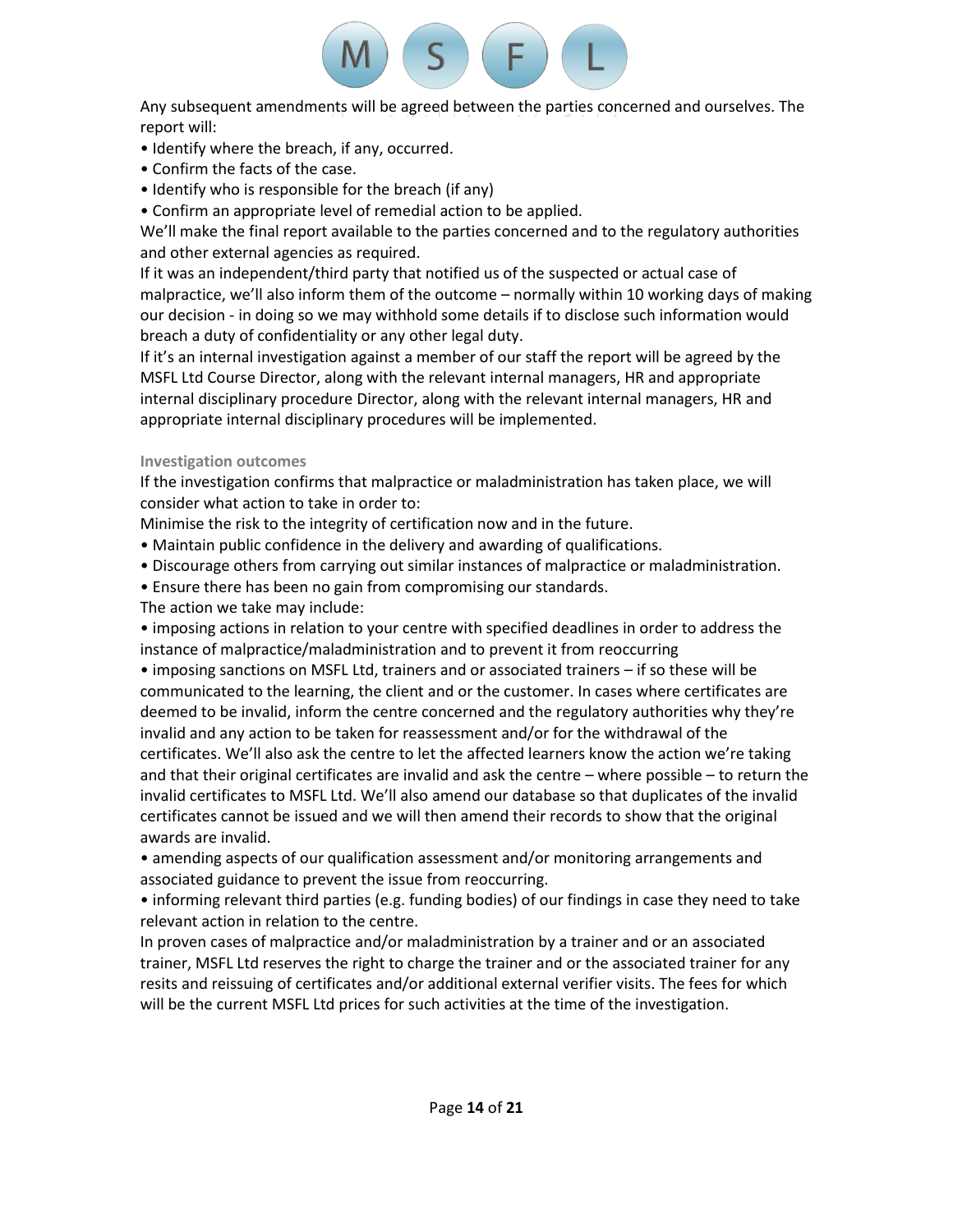In addition, to the above the Course Director will record any lessons learnt from the investigation and pass these onto relevant internal colleagues to help MSFL Ltd prevent the same instance of maladministration or malpractice from reoccurring. If the relevant party (ies) wishes to appeal against our decision to impose sanctions, please refer to our Appeals and complaint policy.

 $S$ 

 $( F )$ 

# **5. Equality and Diversity Policy**

# **Policy Statement**

My Skill for Life Ltd ("the Company") is committed to achieving a working environment which provides equality of opportunity and freedom from unlawful discrimination on the grounds of race, sex, pregnancy and maternity, marital or civil partnership status, gender reassignment, disability, religion or beliefs, age or sexual orientation. This Policy aims to remove unfair and discriminatory practices within the Company and to encourage full contribution from its diverse community. The Company is committed to actively opposing all forms of discrimination.

The Company also aims to provide a service that does not discriminate against its clients and customers in the means by which they can access the services and goods supplied by the Company. The Company believes that all employees and clients are entitled to be treated with respect and dignity.

**Objectives of this Policy**

To prevent, reduce and stop all forms of unlawful discrimination in line with the Disability and the Equality Act 2010.

To ensure that recruitment, promotion, training, development, assessment, benefits, pay, terms and conditions of employment, redundancy and dismissals are determined on the basis of capability, qualifications, experience, skills and productivity.

# **Definition of Discrimination**

Discrimination is unequal or differential treatment which leads to one person being treated more or less favourably than others are, or would be, treated in the same or similar circumstances on the grounds of race, sex, pregnancy and maternity, marital or civil partnership status, gender reassignment, disability, religion or beliefs, age or sexual orientation. Discrimination may be direct or indirect and includes discrimination by perception and association.

# **Types of Discrimination**

# **Direct Discrimination**

This occurs when a person or a policy intentionally treats a person less favourably than another on the grounds of race, sex, pregnancy and maternity, marital or civil partnership status, gender reassignment, disability, religion or beliefs, age or sexual orientation.

# **Indirect Discrimination**

This is the application of a policy, criterion or practice which the employer applies to all employees but which is such that:

It is it detrimental to a considerably larger proportion of people from the group that the person the employer is applying it to represents;

The employer cannot justify the need for the application of the policy on a neutral basis; and The person to whom the employer is applying it suffers detriment from the application of the policy.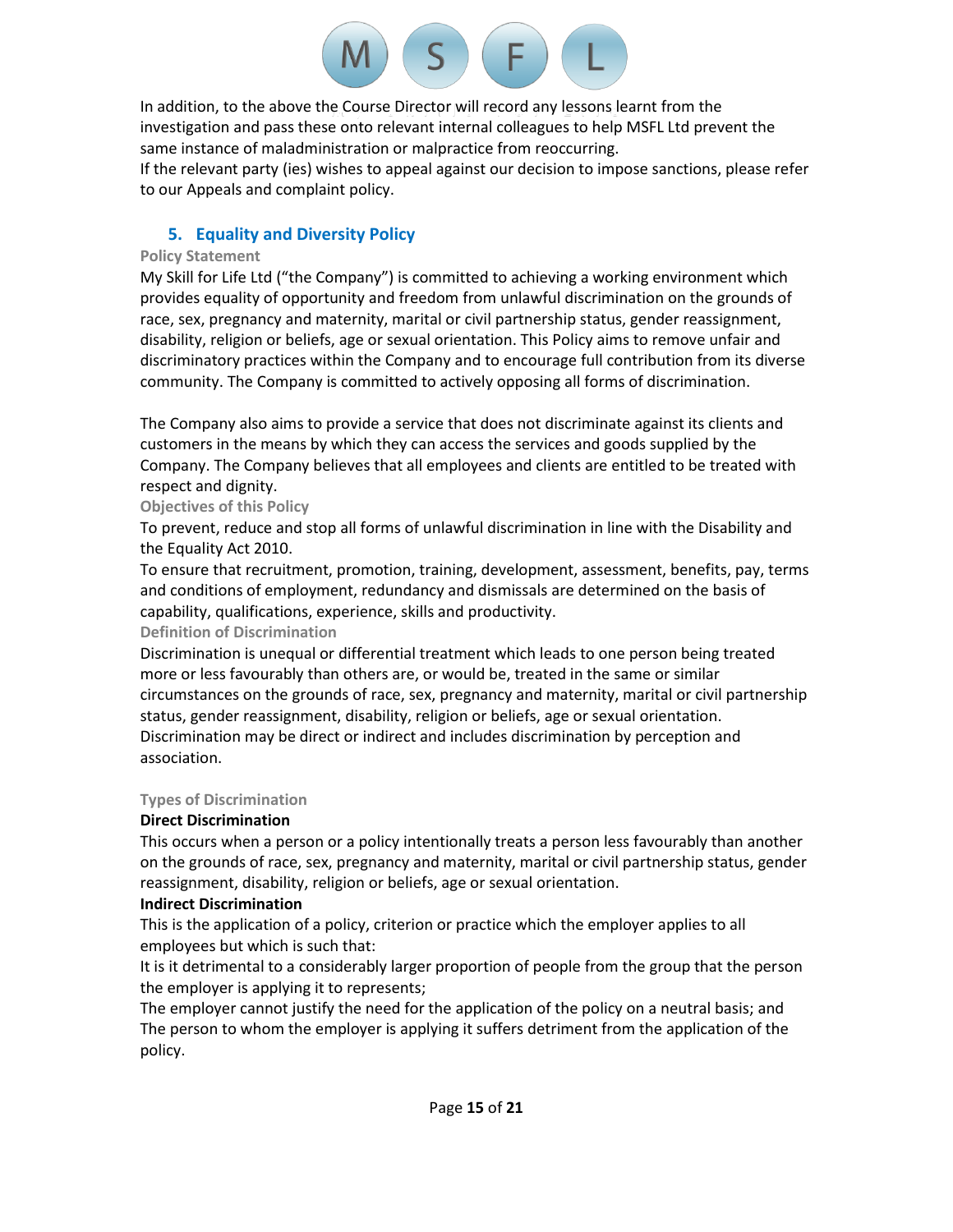

## **Harassment**

This occurs when a person is subjected to unwanted conduct that has the purpose or effect of violating their dignity or creating an intimidating, hostile, degrading, humiliating or offensive environment.

# **Victimisation**

This occurs when a person is treated less favourably because they have bought or intend to bring proceedings or they have given or intend to give evidence.

# **Unlawful Reasons for Discrimination**

# **Sex**

It is not permissible to treat a person less favourably on the grounds of sex, marital status, civil partnership, pregnancy or maternity, gender reassignment or transgender status. This applies to men, women and those undergoing or intending to undergo gender reassignment. Sexual harassment of men and women can be found to constitute sex discrimination.

# **Age**

It is not permissible to treat a person less favourably because of their age. This applies to people of all ages. This does not currently apply to the calculation of redundancy payments. **Disability**

# It is not permissible to treat a disabled person less favourably than a non-disabled person. Reasonable adjustments must be made to give the disabled person as much access to any services and ability to be employed, trained, or promoted as a non-disabled person.

### **Race**

It is not permissible to treat a person less favourably because of their race, the colour of their skin, their nationality or their ethnic origin.

### **Sexual Orientation**

It is not permissible to treat a person less favourably because of their sexual orientation. For example, an employer cannot refuse to employ a person because s/he is homosexual, heterosexual or bisexual.

# **Religion or Belief**

It is not permissible to treat a person less favourably because of their religious beliefs or their religion or their lack of any religion or belief.

**Positive Action in Recruitment**

Under the Disability and the Equality Act 2010, positive action in recruitment and promotion applies as of 6 April 2011. 'Positive action' means the steps that the Company can take to encourage people from groups with different needs or with a past record of disadvantage or low participation, to apply for positions within the Company.

If the Company chooses to utilise positive action in recruitment, this will not be used to treat people with a protected characteristic more favourably, it will be used only in tie-break situations, when there are two candidates of equal merit applying for the same position. **Reasonable Adjustments**

The Company has a duty to make reasonable adjustments to facilitate the employment or training of a disabled person. These may include:

Making adjustments to premises;

Re-allocating some or all of a disabled employee's duties;

Transferring a disabled employee to a role better suited to their disability;

Relocating a disabled employee to a more suitable office;

Giving a disabled employee time off work for medical treatment or rehabilitation;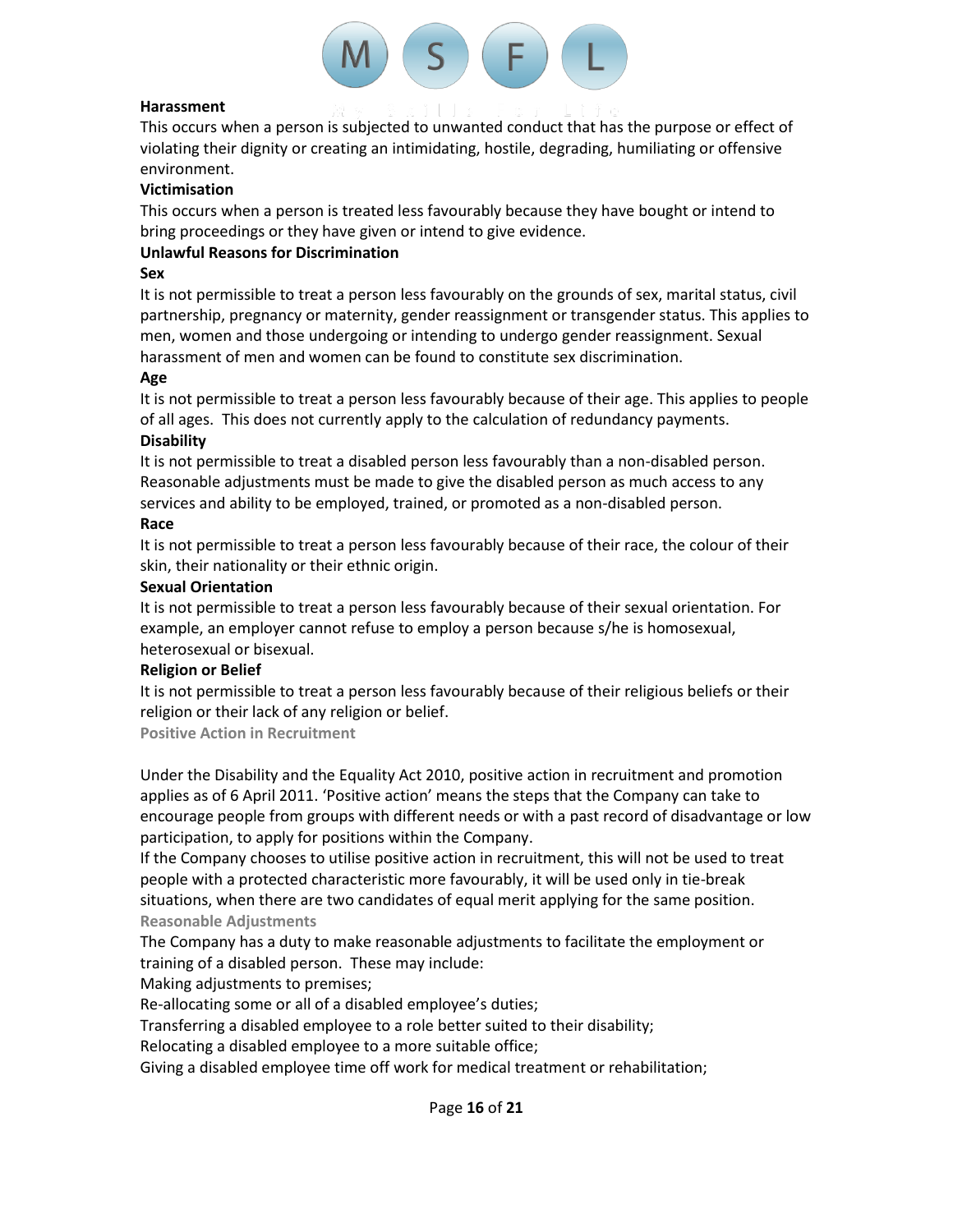# F.

Providing training or mentoring for a disabled employee;

Supplying or modifying equipment, instruction and training manuals for disabled employees; or Any other adjustments that the Company considers reasonable and necessary provided such adjustments are within the financial means of the Company.

If an employee has a disability and feels that any such adjustments could be made by the Company, they should contact the Course Director.

**Responsibility for the Implementation of this Policy**

All employees, subcontractors and agents of the Company are required to act in a way that does not subject any other employees or clients to direct or indirect discrimination, harassment or victimisation on the grounds of their race, sex, pregnancy or maternity, marital or civil partnership status, gender reassignment, disability, religion or beliefs, age or sexual orientation. The co-operation of all employees is essential for the success of this Policy. Senior employees are expected to follow this Policy and to try to ensure that all employees, subcontractors and agents do the same.

Employees may be held independently and individually liable for their discriminatory acts by the Company and in some circumstances an Employment Tribunal may order them to pay compensation to the person who has suffered as a result of discriminatory acts.

The Company takes responsibility for achieving the objectives of this Policy, and endeavours to ensure compliance with relevant Legislation and Codes of Practice.

**Acting on Discriminatory Behaviour**

In the event that an employee is the subject or perpetrator of, or witness to, discriminatory behaviour, please refer to the Complaints Policy.

**Advice and Support on Discrimination**

# **Equality and Human Rights Commission**

3 More London Riverside Tooley Street London SE1 2RG Telephone (Scotland): 0845 604 5510 Website: www.equalityhumanrights.com

# **Citizens Advice Bureau**

Myddleton House 115-123 Pentonville Road London N1 9LZ Website: www.citizensadvice.org.uk **The Extent of the Policy**

The Company seeks to apply this Policy in the recruitment, selection, training, appraisal, development and promotion of all employees. The Company offers goods and services in a fashion that complies with the spirit of this Policy.

This Policy does not form a part of any employment contract with any employee and its contents are not to be regarded by any person as implied, collateral or express terms to any contract made with the Company.

The Company reserves the right to amend and update this Policy at any time.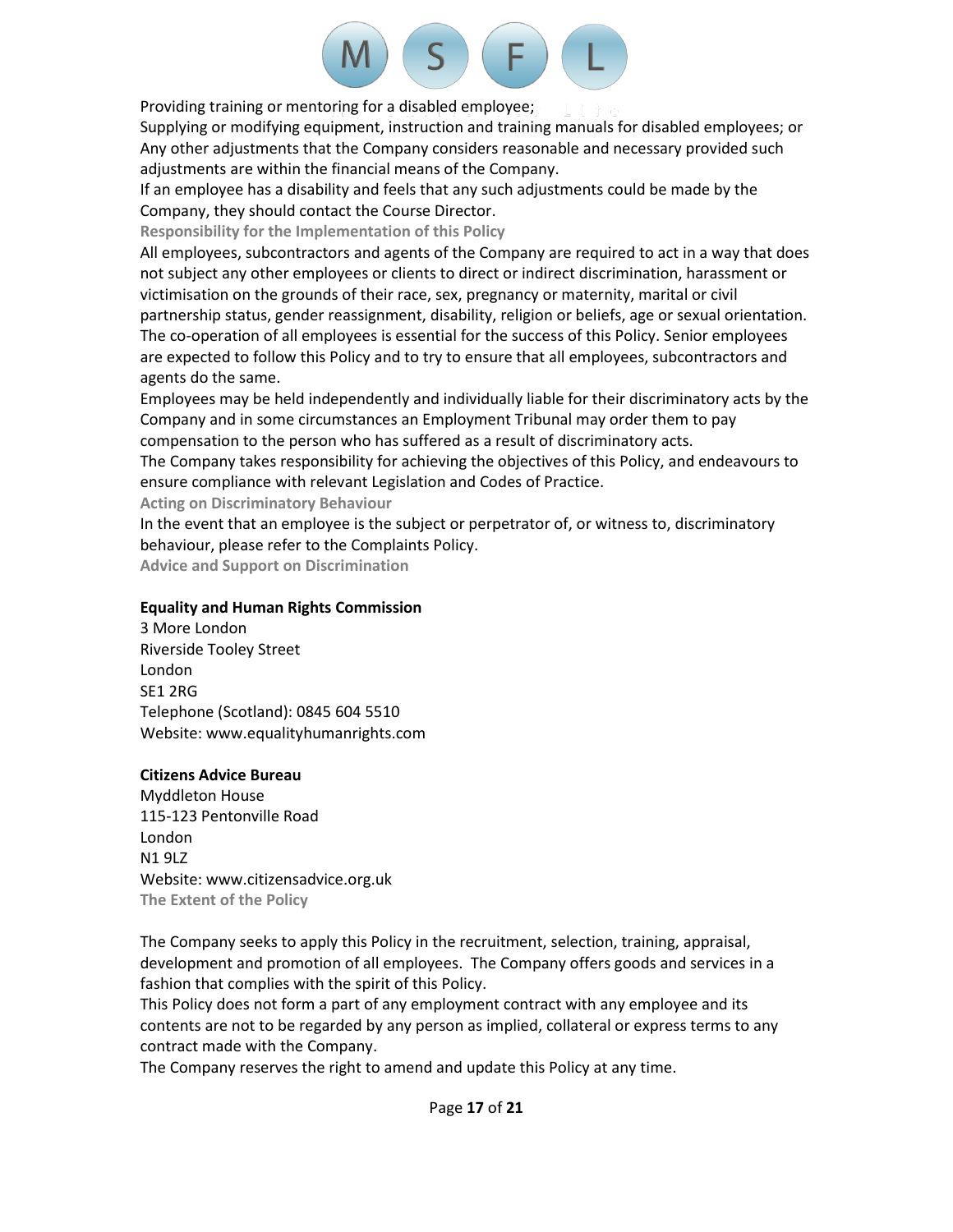

# **Other Awarding Organisation Policies**

Each Awarding Organisation (AO) has their own Equality and Diversity Policy. If you would like a copy please contact the My Skills for Life Ltd Office or you can contact the individual AO, these documents are normally held on their website.

# **6. Health and Safety Policy**

# **Statement of Intent**

My Skills for Life Ltd (MSFL Ltd) is committed to providing our workforce with safe conditions and places of work, and to ensuring that all others within our duty of care are kept safe and free from harm.

Our mission is to apply an excellent culture and values to health & Safety

We will therefore act with integrity, responsibility, and endeavour, to pursue standards of health and safety that both meet and, where reasonably practicable, exceed minimum legal compliance.

It is the Company's policy to:

- provide adequate control of the health and safety risks, including fire, arising from our work activities;
- provide and maintain safe plant, equipment and environmental conditions;
- provide information, instruction and supervision for employees;
- consult with our employees on matters affecting their health and safety;
- ensure safe handling and use of substances;
- deliver information, instruction and training to all employees;
- prevent accidents, near misses and cases of work-related ill health;
- maintain safe and healthy working conditions;
- review and re-publish this policy annually.
- developing suitable policies and procedures for appropriate measures to be taken to prevent them coming to harm, by applying sensible management of risk.
- Carrying out regular monitoring and review of our health and safety measures and performance. To enable suitable enquiries and investigation to be made to secure any improvements and to prevent a recurrence.

# **All employees must co-operate with the Company in delivering its legal health and safety responsibilities, including fire safety management, by:**

- taking reasonable care for their own and others' health and safety;
- not misusing or interfering with anything provided in the interests of health and safety;
- using equipment and materials in accordance with their training;
- reporting any hazard in the workplace or shortcoming in the protection for employees.

# **7. Reasonable Adjustments and Special Considerations Policy**

# **Policy Statement**

My Skills for Life Ltd (MSFL Ltd) ("the Company") is committed to providing all candidates with an equal opportunity to achieve units and qualifications through the provision of alternative arrangements where necessary.

Candidates may need reasonable adjustment to undertake their assessment if: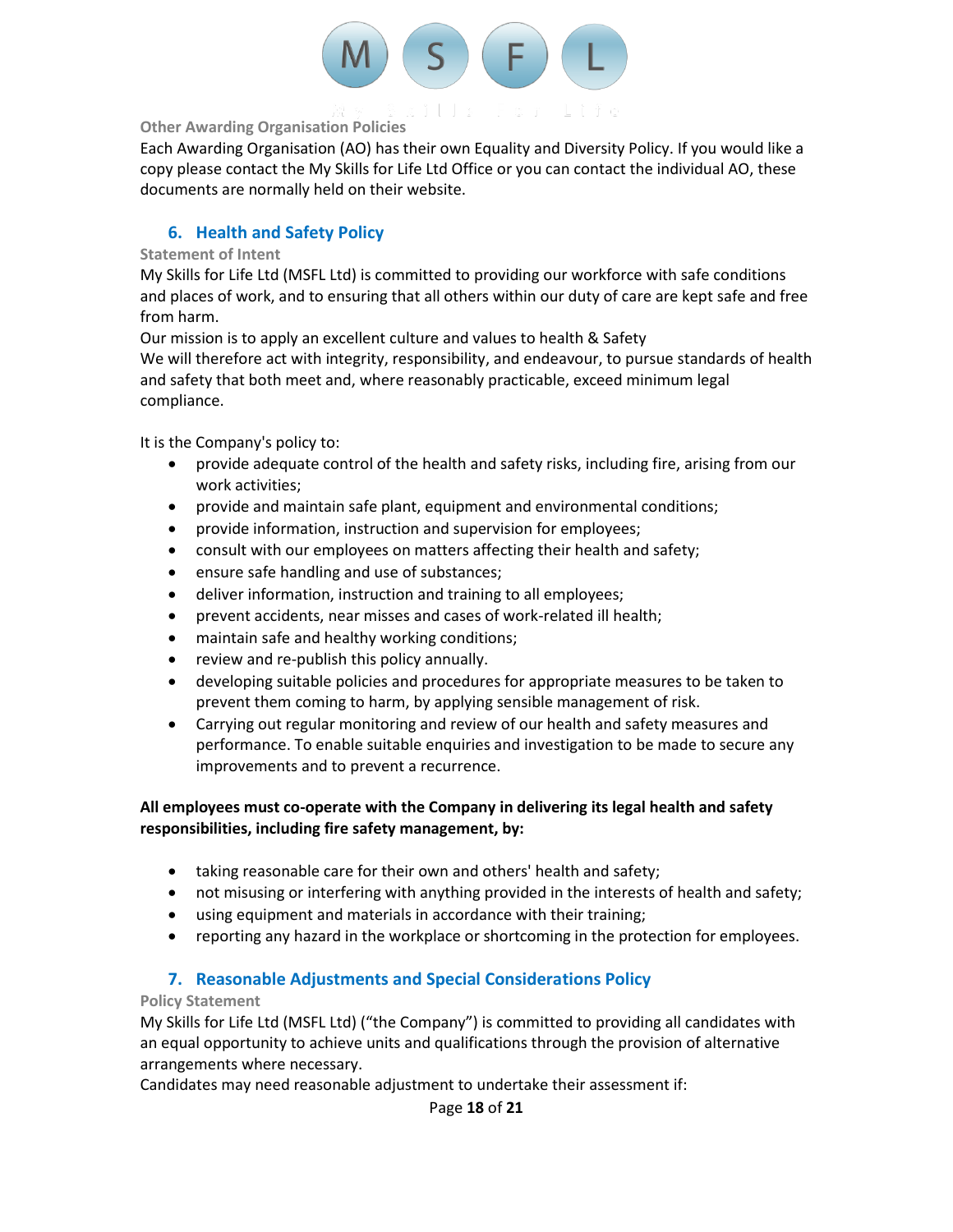

- They have a permanent or long-term disability, medical condition or specific learning need
- They have a temporary disability, medical condition or specific learning need
- They are indisposed at the time of the examination/assessment
- English is their second, or additional, language.

Each Awarding Organisation, has its own Reasonable Adjustment and Special Considerations Policy. For more information on their Policies, please contact MSFL Ltd office and request a copy or alternativity contact the Awarding Organisation and request a copy of their Policy Special considerations should be undertaken in accordance with our special considerations section of the centre procedures manual.

# **Company responsibilities**

# **Centres should: -**

Decide during the booking process that candidates are ultimately capable of meeting the requirements of the unit or qualification.

Identify any candidate requirements and give due consideration as to how they might affect successful completion of the unit or qualification.

Diagnose the requirements of each candidate individually, making use of specialist advice where necessary, and advise candidates accordingly

Agree with the candidate prior to commencing the course the adjustments that are required Ensure that the candidate is adept in the use of the special arrangements

Ensure that suitably qualified personnel check that the evidence is current and relevant to the candidate

Ensure that all records and evidence relating to reasonable adjustments are kept for 3 years following certification.

Categories of need and accompanying reasonable adjustments

# **Physical impairment**

The use of:

- A reader and/or writer and/or interpreter
- Suitable mechanical/electronic aids
- An alternatively presented question paper (for example enlarged or modified print, paper colour).

Extra 25%-time allowance

**Visual impairment**

The use of:

- A reader and/or writer and/or interpreter
- Suitable mechanical/electronic aids
- An alternatively presented question paper (for example enlarged or modified print, paper colour).

Extra 25%-time allowance

**Hearing impairment**

The use of:

- A communicator and/or interpreter British, Irish or Welsh Sign Language
- Suitable mechanical/electronic aids
- Any additional aids as recommended by a specialist

Teacher of deaf people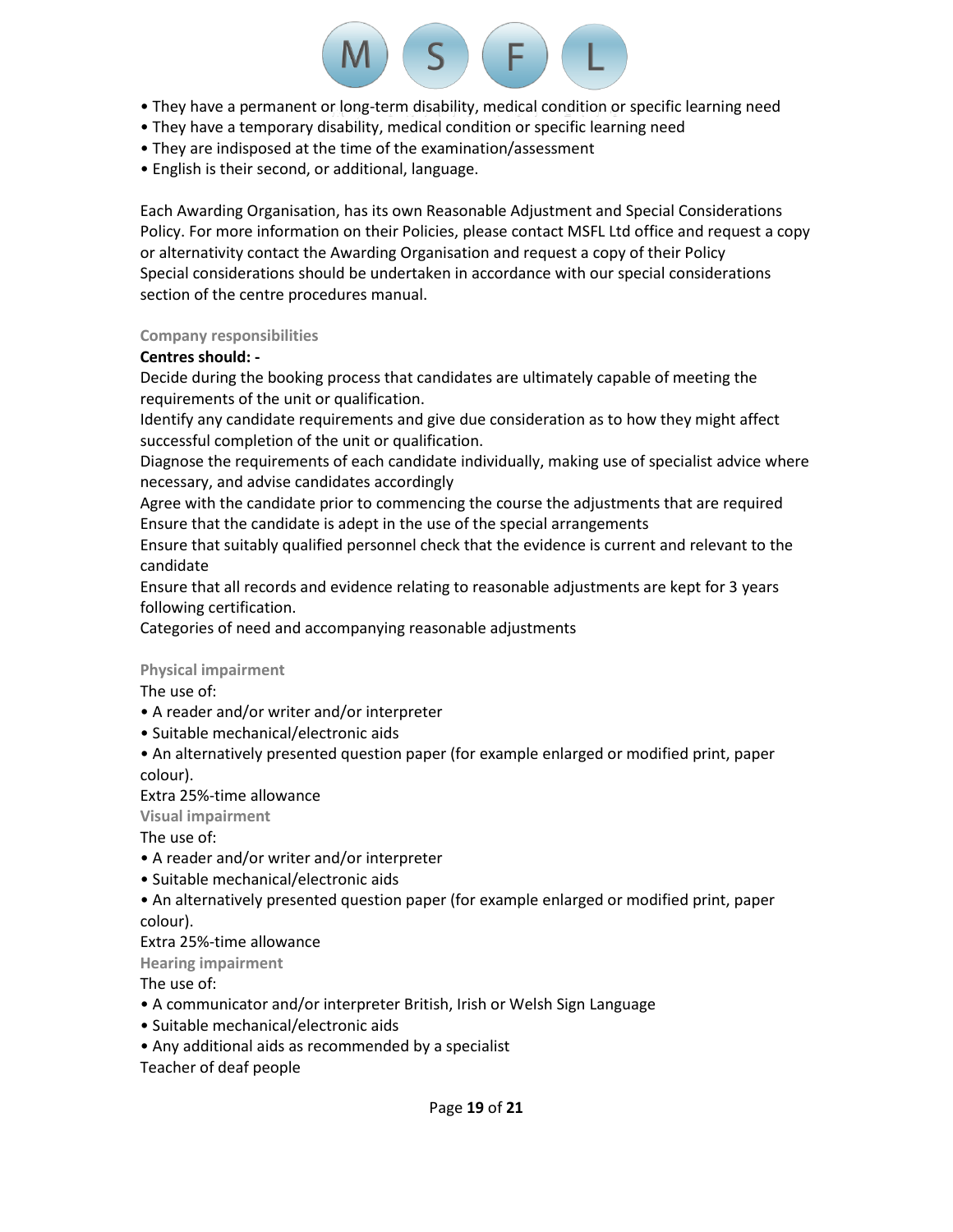

# Extra 25%-time allowance

**Learning difficulties (e.g. dyslexia)**

The use of:

- A reader and/or writer
- Audio/visual aids as appropriate to the needs of the candidate

• An alternatively presented question paper (for example enlarged or modified print, different paper colour).

Extra 25%-time allowance

**Medical conditions**

Individual arrangements as appropriate to the candidate's needs.

# Extra 25%-time allowance

**English as a second, or additional, language**

The use of:

- A non-electronic bilingual dictionary
- Extra 25%-time allowance

**Guidance to centres on the use of computers**

The use of computers by candidates with disabilities may be necessary as the primary means of communication.

The use of the term 'computer' refers specifically to word processors, personal computers (PCs) and other microprocessor-controlled devices producing output in text, graphics or diagrams. The following guidelines should be observed.

# **Appeals**

Candidates have a right to appeal against a decision not to grant a reasonable adjustment request. The centre's own appeals procedures should be implemented.

# **Staff Responsibilities**

To ensure that all staff, volunteers and attendees have access to and are aware of this policy. To ensure that safeguards are in place to protect the interests of members. All staff are to be aware of, read and adhere to this policy and procedure.

# **Review**

The Managing Director will monitor adherence of the policy.

# **Scope**

This policy applies to all staff, volunteers and consultants.

The procedure aims to set out the steps by which records are created, the requirements of staff to complete the records appropriately and the requirements for the management, handling, storage and destruction of records.

MSFL Ltd staff / volunteer /consultant training

All staff, volunteers and consultants are to be made aware of this policy.